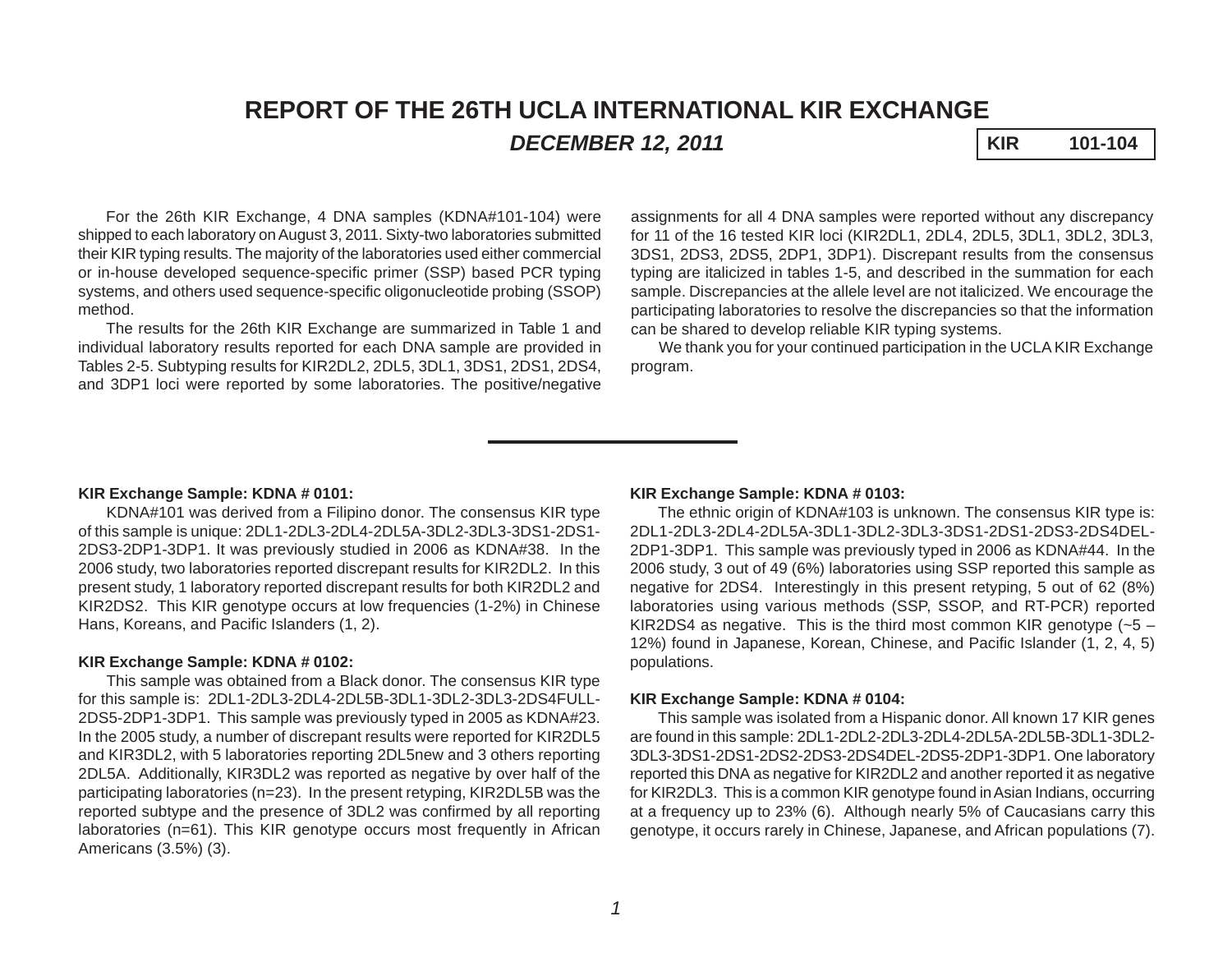# **References**

- 1. Whang, D.H., Park, J.A. Yoon, and M.H. Park. 2005. Haplotype analysis of killer cell immunoglobulin-like receptor genes in 77 Korean families. Hum Immunol 66:146.
- 2. Jiang, K., F.M. Zhu, Q.F. Lv, and L.X. Yan. 2005. Distribution of killer cell immunoglobulin-like receptor genes in the Chinese Han population. Tissue Antigens 65:556.
- 3. Norman, P. J., C. V. Carrington, M. Byng, L. D. Maxwell, M. D. Curran, H. A. Stephens, D. Chandanayingyong, D. H. Verity, K. Hameed, D. D. Ramdath, and R. W. Vaughan. 2002. Natural killer cell immunoglobulinlike receptor (KIR) locus profiles in African and South Asian populations. Genes Immun 3:86.
- 4. Lee, Y. C., S. H. Chan, and E. C. Ren. 2008. Asian population frequencies and haplotype distribution of killer cell immunoglobulin-like receptor (KIR) genes among Chinese, Malay, and Indian in Singapore. Immunogenetics 60:645.
- 5. Velichkovic, M., Velickovic, Z., and Dunckley, H. 2006. Diversity of killer cell immunolgobulin-like receptor genes in Pacific Islands populations. Immunogenetics 58, 523-532.
- 6. Rajalingam, R., Du, Z., Meenagh, A., Luo, L., Kavitha, V. J., Pavithra-Arulvani, R., Vidhyalakshmi, A., Sharma, S. K., Balazs, I., Reed, E. F., et al*.* 2008 Distinct diversity of KIR genes in three southern Indian populations: comparison with world populations revealed a link between KIR gene content and pre-historic human migrations. Immunogenetics 2008, 60:207-217.
- 7. Yawata M, Yawata N, Abi-Rached L, and Parham P. 2002. Variation within the human killer cell immunoglobulin-like receptor (KIR) gene family. Crit Rev Immunol 22:463-482.

# *Arlene Locke, Marie Lau, Elaine F. Reed, and Rajalingam Raja NEXT MAILING DATE: February 1, 2012*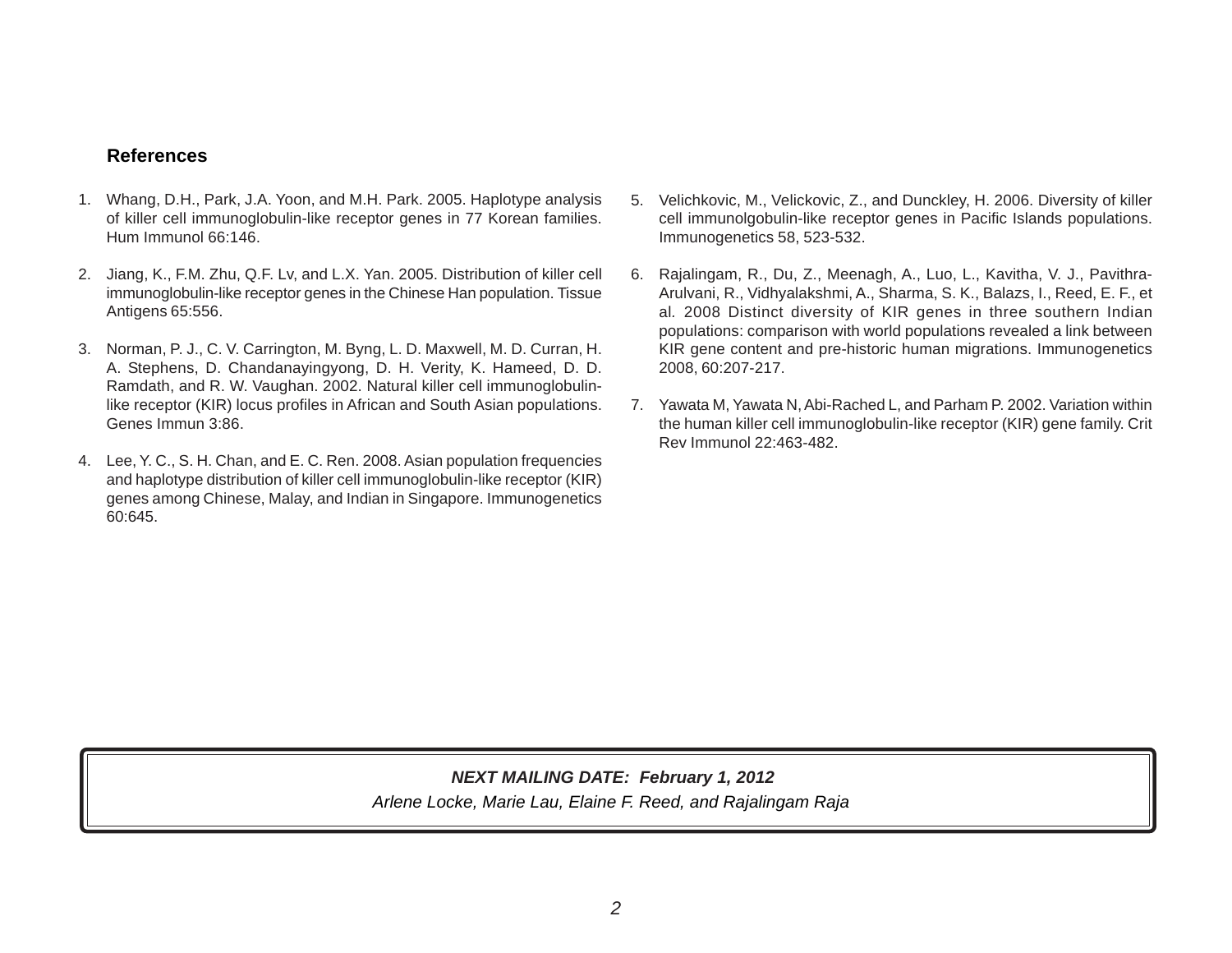|         |            |                             |                |                                                                     |                                        |                                 | Table 1. Summary of the 26th KIR Exchange (KDNA#101-104)                                                                     |                                        |                             |                    |                          |                                                          |                       |             |                                                                                                                                                                                                                                  |           |        |                                                                             |
|---------|------------|-----------------------------|----------------|---------------------------------------------------------------------|----------------------------------------|---------------------------------|------------------------------------------------------------------------------------------------------------------------------|----------------------------------------|-----------------------------|--------------------|--------------------------|----------------------------------------------------------|-----------------------|-------------|----------------------------------------------------------------------------------------------------------------------------------------------------------------------------------------------------------------------------------|-----------|--------|-----------------------------------------------------------------------------|
| KIR Ex. | <b>DNA</b> | #<br>reporting 2DL1<br>labs |                | 2DL2                                                                | 2DL3 2DL4                              |                                 | <b>2DL5</b>                                                                                                                  | 3DL1                                   | 3DL2 3DL3                   |                    | 3DS1                     | <b>2DS1</b>                                              | 2DS2 2DS3             |             | <b>2DS4</b>                                                                                                                                                                                                                      | 2DS5 2DP1 |        | 3DP1                                                                        |
|         | #0101      | 62                          | <b>POS NEG</b> | NT [1]<br>POS [1]                                                   | <b>POS</b>                             | <b>POS POS</b><br>NT [1] A [19] | A*001/ *005 [3]<br>A*005 [2]                                                                                                 | <b>NEG</b>                             |                             | POS POS POS        |                          | <b>POS</b><br>NT [1] NT [1] *01301 [1] *002-*004 [1]     | <b>NEG</b><br>POS [1] | <b>POS</b>  | <b>NEG</b>                                                                                                                                                                                                                       | NEG POS   | NT [1] | <b>POS</b><br>$*003$ [11]<br><b>DEL</b> [8]<br>*00301/ *00302 [1]<br>NT [2] |
|         | #0102      | 62                          | <b>POS</b>     | <b>NEG</b><br>NT [1]<br>POS [1]                                     | <b>POS</b>                             | <b>POS POS</b><br>NT [1] B [15] | B*003-*006 [5]<br>B*003 [1]<br>B*003/ *004/ *006-<br>*008/ *011/ *013 [1]<br>B*003-*00602 [1]<br>B*006 [1]<br><b>NEG [1]</b> | <b>POS</b><br>*01501 [2] NT [1] NT [1] |                             | <b>POS POS NEG</b> |                          | <b>NEG</b>                                               | <b>NEG</b><br>POS[1]  | NEG POS     | <b>FULL [14]</b><br>*001/ *002 [9]<br>*001 [4]<br>*00101-*00103 [3]<br>*0010101-*0010103/<br>*00102/ *002 [1]                                                                                                                    | POS POS   | NT [1] | <b>POS</b><br>$*003$ [11]<br><b>DEL</b> [8]<br>*00301/ *00302 [1]<br>NT [2] |
| #26     | #0103      | 62                          | <b>POS</b>     | <b>NEG</b><br>NT [1]<br>POS[1]                                      | <b>POS</b>                             | <b>POS POS</b><br>NT [1] A [20] | A*001/ *005 [3]<br>A*005 [2]                                                                                                 | <b>POS</b><br>$*007$ [2]               | <b>POS</b>                  | <b>POS POS</b>     | NT [1] NT [1] *01301 [1] | <b>POS</b><br>*002- *004 [1] $POS$ [1]<br><b>NEG [1]</b> | <b>NEG</b>            | <b>IPOS</b> | <b>POS</b><br>DEL [15]<br>*003/ *004/ *006/ *007 [5]<br>*003-*007 [4]<br>*00103/ *003/ *004/ *006-<br>*009 [3]<br>*003/ *004/ *006-*009 [2]<br>*003/ *004/ *006 [1]<br>*003/ *004/ *006/ *007/<br>*009 [1]<br><b>NEG [5]</b>     | NEG POS   | NT [1] | <b>POS</b><br>$*003$ [11]<br><b>DEL</b> [8]<br>*00301/*00302 [1]<br>NT [2]  |
|         | #0104      | 62                          | <b>POS</b>     | <b>POS</b><br>*001- *003/<br>$*005 [2]$<br>NT [1]<br><b>NEG [1]</b> | <b>POS</b><br>NEG [1] NT [1] A, B [15] | <b>POS POS</b>                  | A*001, B*002 [1]<br>A*001/*005, B*002/<br>*004/ *006/ *007 [1]<br>A*001/ *005/ *012,<br>B*002-*004/ *006-<br>*011/ *013 [1]  | <b>POS</b><br>$*008$                   | <b>POS</b><br>NT [1] NT [1] | <b>POS POS</b>     |                          | <b>POS</b><br>*002- *004 [1]                             | <b>POS</b>            | <b>IPOS</b> | POS<br><b>DEL</b> [15]<br>*003/ *004/ *006/ *007 [5]<br>*003-*007 [4]<br>*00103/*003/ *004/ *006-<br>*009 [3]<br>*003/ *004/ *006 [1]<br>*003/ *004/ *006-*009 [1]<br>*003/ *004/ *006/ *007/<br>*009 [1]<br>*003/ *006-*009 [1] | POS POS   | NT [1] | <b>POS</b><br>$*003$ [11]<br><b>DEL</b> [8]<br>*00301/ *00302 [1]<br>NT [2] |

- 
- 
- 

italics - assignment different from consensus SBT - Sequencing-based typing

## **KEY for Table KEY for Tables 2-5**

[ ] - number of labs reporting allele italics - assignment different from consensus<br>POS - Presence of gene<br>NEG - Absence of gene<br>POS - Sequence-specific priming-based typin<br>SSOP - Sequence-specific oligonucleotide pro POS - Presence of gene SSP - Sequence-specific priming-based typing

NEG - Absence of gene SSOP - Sequence-specific oligonucleotide probing-based typing

NT - Not typed RSSOP - Reverse Sequence-specific oligonucleotide probing-based typing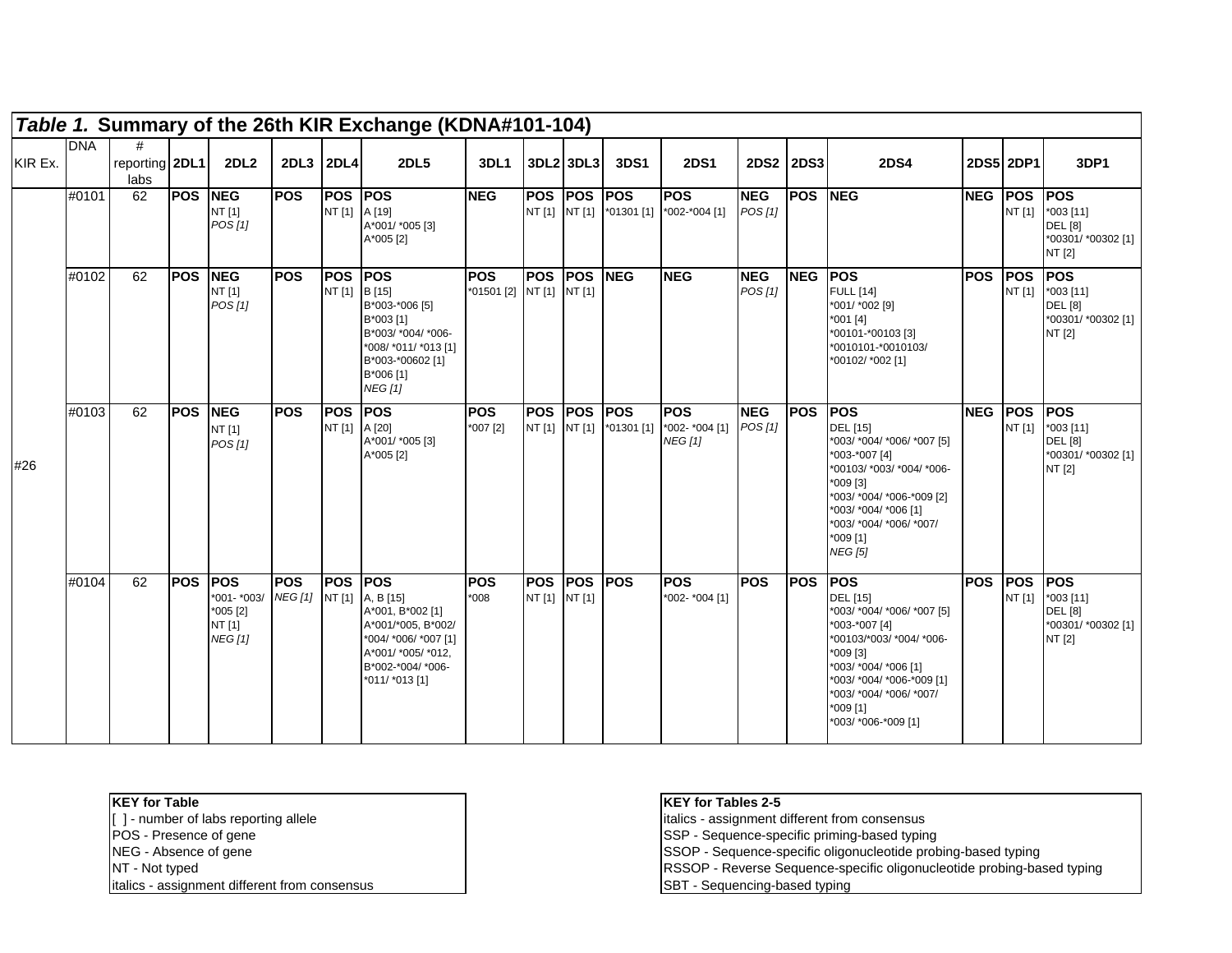|      | Table 2. KIR Exchange Sample: KDNA #101(Filipino)  |                           |                           |             |                    |                  |                    |                         |             |                    |             |             |                    |                           |                           |                  |            |                             |
|------|----------------------------------------------------|---------------------------|---------------------------|-------------|--------------------|------------------|--------------------|-------------------------|-------------|--------------------|-------------|-------------|--------------------|---------------------------|---------------------------|------------------|------------|-----------------------------|
|      |                                                    |                           |                           |             |                    |                  |                    |                         |             |                    | <b>2DS1</b> | <b>2DS2</b> |                    |                           |                           | 2DP1             | 3DP1       |                             |
|      | <b>CTR Investigator Name</b><br>5488 Adams, Sharon | <b>2DL1</b><br><b>POS</b> | <b>2DL2</b><br><b>NEG</b> | 2DL3<br>POS | <b>2DL4</b><br>POS | <b>2DL5</b><br>Α | 3DL1<br><b>NEG</b> | 3DL <sub>2</sub><br>POS | 3DL3<br>POS | 3DS1<br><b>POS</b> | POS         | <b>NEG</b>  | <b>2DS3</b><br>POS | <b>2DS4</b><br><b>NEG</b> | <b>2DS5</b><br><b>NEG</b> | $\overline{POS}$ | $*003$     | <b>METHOD</b><br><b>SSP</b> |
|      | 16 Askar, Medhat                                   | POS                       | <b>NEG</b>                | POS         | POS                | Α                | <b>NEG</b>         | <b>POS</b>              | POS         | POS                | POS         | <b>NEG</b>  | POS                | <b>NEG</b>                | <b>NEG</b>                | POS              | POS        | <b>SSOP</b>                 |
|      |                                                    |                           |                           |             |                    | $A*001/$         |                    |                         |             |                    |             |             |                    |                           |                           |                  |            |                             |
|      | 8050 Baxter-Lowe, Lee                              | POS                       | <b>NEG</b>                | POS         | POS                | $*005$           | <b>NEG</b>         | POS                     | POS         | POS                | POS         | <b>NEG</b>  | POS                | <b>NEG</b>                | <b>NEG</b>                | POS              | $*003$     | <b>SSP</b>                  |
|      | 8025 Carrington&Marti                              | POS                       | <b>NEG</b>                | POS         | POS                | POS              | <b>NEG</b>         | POS                     | POS         | POS                | POS         | <b>NEG</b>  | POS                | <b>NEG</b>                | <b>NEG</b>                | $\overline{POS}$ | <b>NT</b>  | <b>SSP</b>                  |
|      | 785 Chan, Soh Ha                                   | POS                       | <b>NEG</b>                | POS         | POS                | POS              | <b>NEG</b>         | POS                     | POS         | POS                | POS         | <b>NEG</b>  | POS                | <b>NEG</b>                | <b>NEG</b>                | POS              | POS        | RT-PCR                      |
|      | 3224 Chen, Dong-Feng                               | POS                       | <b>NEG</b>                | POS         | POS                | POS              | <b>NEG</b>         | POS                     | POS         | POS                | POS         | <b>NEG</b>  | POS                | <b>NEG</b>                | <b>NEG</b>                | POS              | POS        | SSP,SSOP                    |
|      | 3632 Colombe, Beth                                 | POS                       | <b>NEG</b>                | POS         | POS                | Α                | <b>NEG</b>         | POS                     | POS         | POS                | POS         | <b>NEG</b>  | POS                | <b>NEG</b>                | <b>NEG</b>                | POS              | <b>DEL</b> | <b>SSP</b>                  |
|      |                                                    |                           |                           |             |                    | $A*001/$         |                    |                         |             |                    |             |             |                    |                           |                           |                  |            |                             |
|      | 189 Crowe, Deborah                                 | POS                       | <b>NEG</b>                | POS         | POS                | $*005$           | <b>NEG</b>         | POS                     | POS         | POS                | POS         | <b>NEG</b>  | POS                | <b>NEG</b>                | <b>NEG</b>                | POS              | $*003$     | <b>SSP</b>                  |
|      | 8031 Dinauer, David                                | POS                       | <b>NEG</b>                | POS         | POS                | Α                | <b>NEG</b>         | POS                     | POS         | POS                | POS         | <b>NEG</b>  | POS                | <b>NEG</b>                | <b>NEG</b>                | POS              | <b>DEL</b> | <b>SSP</b>                  |
|      | 3428 Eckels/Utah                                   | POS                       | <b>NEG</b>                | POS         | POS                | POS              | <b>NEG</b>         | POS                     | POS         | POS                | POS         | <b>NEG</b>  | POS                | <b>NEG</b>                | <b>NEG</b>                | POS              | POS        | SSP,SSOP                    |
| 4251 | Ellis, Thomas                                      | POS                       | <b>NEG</b>                | POS         | POS                | POS              | <b>NEG</b>         | POS                     | POS         | POS                | POS         | <b>NEG</b>  | POS                | <b>NEG</b>                | <b>NEG</b>                | POS              | POS        | <b>SSOP</b>                 |
|      | 8051 Endres, Robert                                | POS                       | <b>NEG</b>                | POS         | POS                | Α                | <b>NEG</b>         | POS                     | POS         | POS                | POS         | <b>NEG</b>  | POS                | <b>NEG</b>                | <b>NEG</b>                | POS              | $*003$     | <b>SSP</b>                  |
|      | 2549 Fagoaga, Omar                                 | POS                       | <b>NEG</b>                | POS         | POS                | $\mathsf{A}$     | <b>NEG</b>         | POS                     | POS         | POS                | POS         | <b>NEG</b>  | POS                | <b>NEG</b>                | <b>NEG</b>                | POS              | <b>DEL</b> | SSP                         |
|      | 8038 Fernandez-Vina&                               | POS                       | <b>NEG</b>                | POS         | POS                | POS              | <b>NEG</b>         | POS                     | POS         | POS                | POS         | <b>NEG</b>  | POS                | <b>NEG</b>                | <b>NEG</b>                | POS              | POS        | SSOP                        |
|      | 762 Fischer&Mayr                                   | POS                       | <b>NEG</b>                | POS         | POS                | A                | <b>NEG</b>         | POS                     | POS         | POS                | POS         | <b>NEG</b>  | POS                | <b>NEG</b>                | <b>NEG</b>                | POS              | $*003$     | SSP                         |
|      | 8047 Fuessel, Monika                               | <b>POS</b>                | <b>NEG</b>                | POS         | POS                | POS              | <b>NEG</b>         | POS                     | POS         | POS                | POS         | <b>NEG</b>  | POS                | <b>NEG</b>                | <b>NEG</b>                | POS              | POS        | <b>SSP</b>                  |
|      | 8026 Gardiner, Clair M.                            | POS                       | <b>NEG</b>                | POS         | POS                | POS              | <b>NEG</b>         | POS                     | POS         | POS                | POS         | <b>NEG</b>  | POS                | <b>NEG</b>                | <b>NEG</b>                | POS              | POS        | SSP                         |
|      | 8040 Gladman/Pellett/P                             | POS                       | <b>NEG</b>                | POS         | POS                | POS              | <b>NEG</b>         | POS                     | POS         | POS                | POS         | <b>NEG</b>  | POS                | <b>NEG</b>                | <b>NEG</b>                | POS              | POS        | <b>SSP</b>                  |
|      | 234 Gomez, Carmen                                  | POS                       | <b>NEG</b>                | POS         | POS                | POS              | <b>NEG</b>         | POS                     | POS         | POS                | POS         | <b>NEG</b>  | POS                | <b>NEG</b>                | <b>NEG</b>                | POS              | POS        | <b>SSOP</b>                 |
|      | 1694 Gottwald&Hesse                                | POS                       | <b>NEG</b>                | POS         | POS                | POS              | <b>NEG</b>         | POS                     | POS         | POS                | POS         | <b>NEG</b>  | POS                | <b>NEG</b>                | <b>NEG</b>                | POS              | POS        | <b>SSP</b>                  |
|      | 4985 Graff, Ralph J.                               | POS                       | <b>NEG</b>                | POS         | POS                | Α                | <b>NEG</b>         | POS                     | POS         | POS                | POS         | <b>NEG</b>  | POS                | <b>NEG</b>                | <b>NEG</b>                | POS              | POS        | <b>SSP</b>                  |
|      | 1461 Hidajat, M.                                   | POS                       | <b>NEG</b>                | POS         | POS                | A                | <b>NEG</b>         | POS                     | POS         | POS                | POS         | <b>NEG</b>  | POS                | <b>NEG</b>                | <b>NEG</b>                | POS              | $*003$     | <b>SSP</b>                  |
|      | 5000 Hsu, Susan H.                                 | POS                       | <b>NEG</b>                | POS         | POS                | POS              | <b>NEG</b>         | POS                     | POS         | POS                | POS         | <b>NEG</b>  | POS                | <b>NEG</b>                | <b>NEG</b>                | POS              | POS        | SSOP,SSP                    |
|      | 2344 Hurley& Hartzman                              | POS                       | <b>NEG</b>                | POS         | POS                | POS              | <b>NEG</b>         | POS                     | POS         | POS                | POS         | <b>NEG</b>  | POS                | <b>NEG</b>                | <b>NEG</b>                | $\overline{POS}$ | POS        | SSP,SSOP                    |
|      | 3261 Iwaki, Yui                                    | POS                       | <b>NEG</b>                | POS         | POS                | POS              | <b>NEG</b>         | POS                     | POS         | POS                | POS         | <b>NEG</b>  | POS                | <b>NEG</b>                | <b>NEG</b>                | POS              | POS        | <b>SSP</b>                  |
|      | 8035 Kanangat, Siva                                | POS                       | <b>NEG</b>                | POS         | POS                | POS              | <b>NEG</b>         | POS                     | POS         | POS                | POS         | <b>NEG</b>  | POS                | <b>NEG</b>                | <b>NEG</b>                | POS              | POS        | SSOP, SSP                   |
|      | 4337 Kim, Tai-Gyu                                  | POS                       | <b>NEG</b>                | POS         | POS                | POS              | <b>NEG</b>         | POS                     | POS         | POS                | POS         | <b>NEG</b>  | POS                | <b>NEG</b>                | <b>NEG</b>                | POS              | POS        | <b>SSP</b>                  |
|      |                                                    |                           |                           |             |                    |                  |                    |                         |             |                    |             |             |                    |                           |                           |                  |            | MULTIPLEX SSP,              |
|      | 8046 Kusnierczyk, Piot                             | POS                       | <b>NEG</b>                | POS         | POS                | POS              | <b>NEG</b>         | POS                     | POS         | POS                | POS         | <b>NEG</b>  | POS                | <b>NEG</b>                | <b>NEG</b>                | POS              | POS        | <b>SSP</b>                  |
|      | 8071 Kwok, Janette                                 | POS                       | <b>NEG</b>                | POS         | POS                | POS              | <b>NEG</b>         | POS                     | POS         | POS                | POS         | <b>NEG</b>  | POS                | <b>NEG</b>                | <b>NEG</b>                | POS              | POS        | <b>SSOP</b>                 |
|      | 791 Lacelle, Chantale                              | POS                       | <b>NEG</b>                | POS         | POS                | A                | <b>NEG</b>         | POS                     | POS         | POS                | POS         | <b>NEG</b>  | POS                | <b>NEG</b>                | <b>NEG</b>                | POS              | $*003$     | <b>SSP</b>                  |
|      | 278 Lee, Jar-How                                   | POS                       | <b>NEG</b>                | POS         | POS                | POS              | <b>NEG</b>         | POS                     | POS         | POS                | POS         | <b>NEG</b>  | POS                | <b>NEG</b>                | <b>NEG</b>                | POS              | <b>POS</b> | <b>SSOP</b>                 |
|      | 1108 Linke, Robert                                 | POS                       | <b>NEG</b>                | POS         | POS                | POS              | <b>NEG</b>         | POS                     | POS         | POS                | POS         | <b>NEG</b>  | POS                | <b>NEG</b>                | <b>NEG</b>                | POS              | POS        | <b>SSOP</b>                 |
|      | 8069 Maha, George                                  | POS                       | <b>NEG</b>                | POS         | POS                | A                | <b>NEG</b>         | POS                     | POS         | POS                | POS         | <b>NEG</b>  | POS                | <b>NEG</b>                | <b>NEG</b>                | POS              | <b>DEL</b> | <b>SSP</b>                  |
|      | 8067 Marino, Susan R.                              | POS                       | <b>NEG</b>                | POS         | POS                | POS              | <b>NEG</b>         | POS                     | POS         | POS                | POS         | <b>NEG</b>  | POS                | <b>NEG</b>                | <b>NEG</b>                | POS              | POS        | SSP,SSOP                    |
|      | 5142 Marsh, Steven                                 | POS                       | <b>NEG</b>                | POS         | POS                | POS              | <b>NEG</b>         | POS                     | POS         | 01301              | POS         | <b>NEG</b>  | POS                | <b>NEG</b>                | <b>NEG</b>                | $\overline{POS}$ | $*003$     | SSP,SBT                     |
|      | 733 Mytilineos, Joanni                             | POS                       | <b>NEG</b>                | POS         | POS                | POS              | <b>NEG</b>         | POS                     | POS         | POS                | POS         | <b>NEG</b>  | POS                | <b>NEG</b>                | <b>NEG</b>                | POS              | POS        | <b>SSP</b>                  |
|      | 8039 Noreen, Harriet                               | POS                       | <b>NEG</b>                | POS         | POS                | POS              | <b>NEG</b>         | POS                     | POS         | POS                | POS         | <b>NEG</b>  | POS                | <b>NEG</b>                | <b>NEG</b>                | POS              | POS        | <b>SSOP</b>                 |
|      | 8022 Olerup SSP                                    | POS                       | <b>NEG</b>                | POS         | POS                | A                | <b>NEG</b>         | POS                     | POS         | POS                | POS         | <b>NEG</b>  | POS                | <b>NEG</b>                | <b>NEG</b>                | POS              | POS        | <b>SSP</b>                  |
|      | 3966 Permpikul&Vejba                               | POS                       | <b>NEG</b>                | POS         | POS                | POS              | <b>NEG</b>         | POS                     | POS         | POS                | POS         | <b>NEG</b>  | POS                | <b>NEG</b>                | <b>NEG</b>                | $\overline{POS}$ | POS        | <b>SSP</b>                  |
|      | 8030 Poulton, Kay V.                               | POS                       | POS                       | POS         | POS                | POS              | <b>NEG</b>         | POS                     | POS         | POS                | POS         | POS         | POS                | <b>NEG</b>                | <b>NEG</b>                | <b>POS</b>       | POS        | SSOP                        |
|      | 8057 Ray&Balazs                                    | POS                       | <b>NEG</b>                | POS         | POS                | POS              | <b>NEG</b>         | POS                     | POS         | POS                | POS         | <b>NEG</b>  | POS                | <b>NEG</b>                | <b>NEG</b>                | <b>POS</b>       | POS        | <b>SSOP</b>                 |
|      | 3753 Reed&Rajalingam                               | POS                       | <b>NEG</b>                | POS         | POS                | POS              | <b>NEG</b>         | POS                     | POS         | POS                | POS         | <b>NEG</b>  | POS                | <b>NEG</b>                | <b>NEG</b>                | POS              | POS        | SSOP,SSP                    |
|      | 8064 Roberts, Chrissy                              | POS                       | <b>NEG</b>                | POS         | POS                | POS              | <b>NEG</b>         | POS                     | POS         | POS                | POS         | <b>NEG</b>  | POS                | <b>NEG</b>                | <b>NEG</b>                | POS              | $*003$     | WGA-SSP                     |
|      | 8060 Rost&Klein                                    | POS                       | <b>NEG</b>                | POS         | POS                | POS              | <b>NEG</b>         | POS                     | POS         | POS                | POS         | <b>NEG</b>  | POS                | <b>NEG</b>                | <b>NEG</b>                | <b>POS</b>       | POS        | SSOP                        |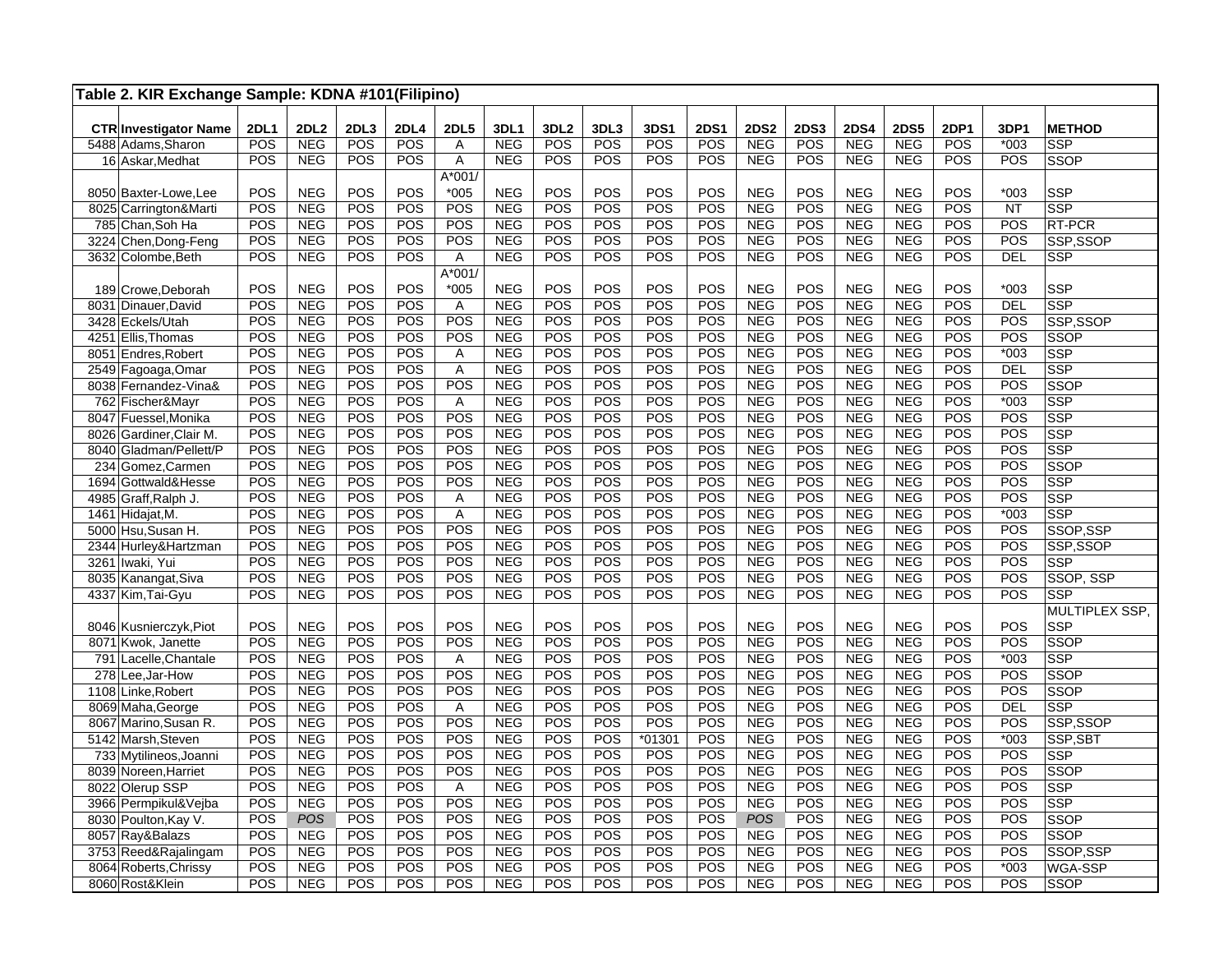|      | Table 2. KIR Exchange Sample: KDNA #101(Filipino)    |             |             |            |             |             |            |                  |            |            |             |             |             |             |             |             |            |                      |
|------|------------------------------------------------------|-------------|-------------|------------|-------------|-------------|------------|------------------|------------|------------|-------------|-------------|-------------|-------------|-------------|-------------|------------|----------------------|
|      |                                                      | <b>2DL1</b> | <b>2DL2</b> | 2DL3       | <b>2DL4</b> | <b>2DL5</b> | 3DL1       | 3DL <sub>2</sub> | 3DL3       | 3DS1       | <b>2DS1</b> | <b>2DS2</b> | <b>2DS3</b> | <b>2DS4</b> | <b>2DS5</b> | <b>2DP1</b> | 3DP1       | <b>METHOD</b>        |
|      | <b>CTR Investigator Name</b><br>3410 Schroeder, M.L. | <b>POS</b>  | <b>NEG</b>  | POS        | <b>POS</b>  | A           | <b>NEG</b> | <b>POS</b>       | <b>POS</b> | POS        | POS         | <b>NEG</b>  | <b>POS</b>  | <b>NEG</b>  | <b>NEG</b>  | <b>POS</b>  | $*003$     | <b>SSP</b>           |
|      | 1426 Senitzer David                                  | POS         | <b>NEG</b>  | <b>POS</b> | <b>POS</b>  | A*005       | <b>NEG</b> | <b>POS</b>       | <b>POS</b> | POS        | POS         | <b>NEG</b>  | <b>POS</b>  | <b>NEG</b>  | <b>NEG</b>  | <b>POS</b>  | POS        | MULTIPLEX-SSP        |
|      | 769 Tavoularis, Sofia                                | <b>POS</b>  | <b>NEG</b>  | <b>POS</b> | <b>POS</b>  | A*005       | <b>NEG</b> | <b>POS</b>       | <b>POS</b> | <b>POS</b> | <b>POS</b>  | <b>NEG</b>  | <b>POS</b>  | <b>NEG</b>  | <b>NEG</b>  | <b>POS</b>  | <b>POS</b> | SSOP.SSP             |
|      | 230 Thoni, Deborah                                   | POS         | <b>NEG</b>  | POS        | <b>POS</b>  | <b>POS</b>  | <b>NEG</b> | <b>POS</b>       | <b>POS</b> | POS        | <b>POS</b>  | <b>NEG</b>  | <b>POS</b>  | <b>NEG</b>  | <b>NEG</b>  | <b>POS</b>  | <b>POS</b> | <b>SSOP</b>          |
|      |                                                      |             |             |            |             | A*001/      |            |                  |            |            |             |             |             |             |             |             | $*00301/$  |                      |
|      | 747 Tiercy, Jean-Marie                               | <b>POS</b>  | <b>NEG</b>  | <b>POS</b> | <b>POS</b>  | $*005$      | <b>NEG</b> | <b>POS</b>       | <b>POS</b> | POS        | POS         | <b>NEG</b>  | <b>POS</b>  | <b>NEG</b>  | <b>NEG</b>  | <b>POS</b>  | *00302     | <b>SSP</b>           |
| 5451 | Tilanus, Marcel                                      | POS         | <b>NT</b>   | <b>POS</b> | <b>POS</b>  | <b>POS</b>  | <b>NEG</b> | <b>POS</b>       | <b>POS</b> | POS        | POS         | <b>NEG</b>  | <b>POS</b>  | <b>NEG</b>  | <b>NEG</b>  | <b>POS</b>  | <b>POS</b> | <b>SSOP</b>          |
| 4021 | Trachtenberg, Eliz                                   | POS         | <b>NEG</b>  | POS        | <b>POS</b>  | <b>POS</b>  | <b>NEG</b> | <b>POS</b>       | <b>POS</b> | <b>POS</b> | POS         | <b>NEG</b>  | <b>POS</b>  | <b>NEG</b>  | <b>NEG</b>  | <b>POS</b>  | <b>POS</b> | <b>SSP</b>           |
|      | 8024 Trowsdale, John                                 | <b>POS</b>  | <b>NEG</b>  | <b>POS</b> | <b>NT</b>   | <b>POS</b>  | <b>NEG</b> | <b>NT</b>        | <b>NT</b>  | POS        | <b>POS</b>  | <b>NEG</b>  | <b>POS</b>  | <b>NEG</b>  | <b>NEG</b>  | <b>POS</b>  | <b>DEL</b> | <b>SSP</b>           |
|      |                                                      |             |             |            |             |             |            |                  |            |            | $*002-$     |             |             |             |             |             |            |                      |
|      | 5462 Turner, E.V.                                    | POS         | <b>NEG</b>  | <b>POS</b> | <b>POS</b>  | A           | <b>NEG</b> | <b>POS</b>       | <b>POS</b> | POS        | $*004$      | <b>NEG</b>  | <b>POS</b>  | <b>NEG</b>  | <b>NEG</b>  | <b>POS</b>  | <b>POS</b> | <b>SSP</b>           |
|      | 8053 Tyan, Dolly                                     | POS         | <b>NEG</b>  | <b>POS</b> | <b>POS</b>  | A           | <b>NEG</b> | <b>POS</b>       | <b>POS</b> | POS        | <b>POS</b>  | <b>NEG</b>  | <b>POS</b>  | <b>NEG</b>  | <b>NEG</b>  | <b>POS</b>  | $*003$     | <b>SSP</b>           |
|      | 8028 Uhrberg, Markus                                 | POS         | <b>NEG</b>  | POS        | <b>NT</b>   | <b>POS</b>  | <b>NEG</b> | <b>POS</b>       | <b>NT</b>  | POS        | POS         | <b>NEG</b>  | <b>POS</b>  | <b>NEG</b>  | <b>NEG</b>  | <b>NT</b>   | <b>NT</b>  | <b>SSP</b>           |
|      | 3775 Vidan-Jeras, Blan                               | POS         | <b>NEG</b>  | <b>POS</b> | <b>POS</b>  | A           | <b>NEG</b> | <b>POS</b>       | <b>POS</b> | POS        | POS         | <b>NEG</b>  | <b>POS</b>  | <b>NEG</b>  | <b>NEG</b>  | <b>POS</b>  | POS        | <b>SSP</b>           |
|      | 8023 Vilches, Carlos                                 | <b>POS</b>  | <b>NEG</b>  | POS        | <b>POS</b>  | <b>POS</b>  | <b>NEG</b> | <b>POS</b>       | <b>POS</b> | <b>POS</b> | <b>POS</b>  | <b>NEG</b>  | <b>POS</b>  | <b>NEG</b>  | <b>NEG</b>  | <b>POS</b>  | <b>DEL</b> | <b>SSP</b>           |
|      | 705 Watkins, David I.                                | <b>POS</b>  | <b>NEG</b>  | POS        | <b>POS</b>  | <b>POS</b>  | <b>NEG</b> | <b>POS</b>       | <b>POS</b> | POS        | POS         | <b>NEG</b>  | <b>POS</b>  | <b>NEG</b>  | <b>NEG</b>  | <b>POS</b>  | POS        | <b>SSOP</b>          |
|      | 124 Witt, Campbell                                   | POS         | <b>NEG</b>  | POS        | <b>POS</b>  | <b>POS</b>  | <b>NEG</b> | <b>POS</b>       | <b>POS</b> | POS        | POS         | <b>NEG</b>  | <b>POS</b>  | <b>NEG</b>  | <b>NEG</b>  | NT          | <b>NT</b>  | <b>MULTIPLEX SSP</b> |
|      | 1466 Yu, Neng                                        | POS         | <b>NEG</b>  | POS        | <b>POS</b>  | A           | <b>NEG</b> | <b>POS</b>       | <b>POS</b> | POS        | <b>POS</b>  | <b>NEG</b>  | <b>POS</b>  | <b>NEG</b>  | <b>NEG</b>  | <b>POS</b>  | <b>POS</b> | SSP,SSOP             |
|      | 5282 Yu, Neng                                        | <b>POS</b>  | <b>NEG</b>  | <b>POS</b> | <b>POS</b>  | A           | <b>NEG</b> | <b>POS</b>       | <b>POS</b> | <b>POS</b> | <b>POS</b>  | <b>NEG</b>  | <b>POS</b>  | <b>NEG</b>  | <b>NEG</b>  | <b>POS</b>  | <b>DEL</b> | <b>SSP</b>           |
|      | 713 Zachary, Andrea                                  | <b>POS</b>  | <b>NEG</b>  | <b>POS</b> | <b>POS</b>  | A           | <b>NEG</b> | <b>POS</b>       | <b>POS</b> | <b>POS</b> | <b>POS</b>  | <b>NEG</b>  | <b>POS</b>  | <b>NEG</b>  | <b>NEG</b>  | <b>POS</b>  | <b>DEL</b> | <b>SSP</b>           |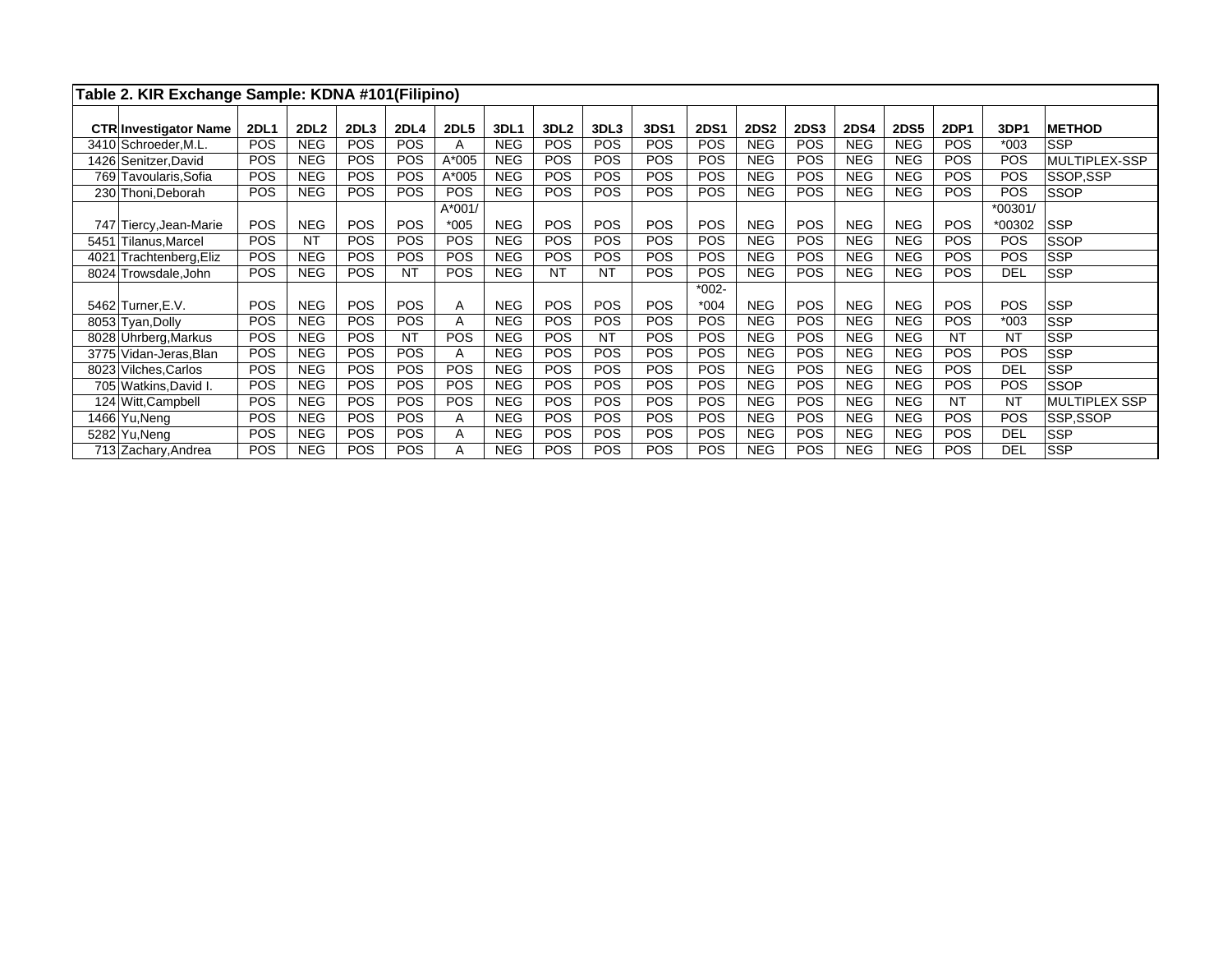| Table 3. KIR Exchange Sample: KDNA #102(Black) |             |             |            |             |                |            |                  |      |            |             |             |             |             |             |             |            |                |
|------------------------------------------------|-------------|-------------|------------|-------------|----------------|------------|------------------|------|------------|-------------|-------------|-------------|-------------|-------------|-------------|------------|----------------|
| <b>CTR Investigator Name</b>                   | <b>2DL1</b> | <b>2DL2</b> | 2DL3       | <b>2DL4</b> | <b>2DL5</b>    | 3DL1       | 3DL <sub>2</sub> | 3DL3 | 3DS1       | <b>2DS1</b> | <b>2DS2</b> | <b>2DS3</b> | <b>2DS4</b> | <b>2DS5</b> | <b>2DP1</b> | 3DP1       | <b>METHOD</b>  |
| 5488 Adams, Sharon                             | POS         | <b>NEG</b>  | POS        | POS         | B              | POS        | POS              | POS  | <b>NEG</b> | <b>NEG</b>  | <b>NEG</b>  | <b>NEG</b>  | *001/ *002  | POS         | POS         | $*003$     | <b>SSP</b>     |
| 16 Askar, Medhat                               | POS         | <b>NEG</b>  | POS        | <b>POS</b>  | B              | POS        | <b>POS</b>       | POS  | <b>NEG</b> | <b>NEG</b>  | <b>NEG</b>  | <b>NEG</b>  | <b>FULL</b> | POS         | POS         | POS        | <b>SSOP</b>    |
|                                                |             |             |            |             | B*003/         |            |                  |      |            |             |             |             |             |             |             |            |                |
| 8050 Baxter-Lowe.Lee                           | POS         | <b>NEG</b>  | POS        | POS         | $*006$         | POS        | <b>POS</b>       | POS  | <b>NEG</b> | <b>NEG</b>  | <b>NEG</b>  | <b>NEG</b>  | *001/ *002  | POS         | POS         | $*003$     | <b>SSP</b>     |
| 8025 Carrington&Marti                          | POS         | <b>NEG</b>  | POS        | POS         | POS            | POS        | POS              | POS  | <b>NEG</b> | <b>NEG</b>  | <b>NEG</b>  | <b>NEG</b>  | <b>FULL</b> | POS         | POS         | <b>NT</b>  | <b>SSP</b>     |
| 785 Chan, Soh Ha                               | POS         | <b>NEG</b>  | POS        | POS         | POS            | POS        | POS              | POS  | <b>NEG</b> | <b>NEG</b>  | <b>NEG</b>  | <b>NEG</b>  | POS         | POS         | POS         | POS        | RT-PCR         |
| 3224 Chen, Dong-Feng                           | POS         | <b>NEG</b>  | POS        | POS         | POS            | POS        | POS              | POS  | <b>NEG</b> | <b>NEG</b>  | <b>NEG</b>  | <b>NEG</b>  | POS         | POS         | POS         | POS        | SSP,SSOP       |
| 3632 Colombe, Beth                             | POS         | <b>NEG</b>  | POS        | <b>POS</b>  | B              | POS        | POS              | POS  | <b>NEG</b> | <b>NEG</b>  | <b>NEG</b>  | <b>NEG</b>  | <b>FULL</b> | POS         | POS         | <b>DEL</b> | <b>SSP</b>     |
|                                                |             |             |            |             | B*003/         |            |                  |      |            |             |             |             |             |             |             |            |                |
| 189 Crowe, Deborah                             | POS         | <b>NEG</b>  | POS        | POS         | $*006$         | POS        | <b>POS</b>       | POS  | <b>NEG</b> | <b>NEG</b>  | <b>NEG</b>  | <b>NEG</b>  | *001/ *002  | POS         | POS         | $*003$     | <b>SSP</b>     |
|                                                |             |             |            |             | B*003/         |            |                  |      |            |             |             |             |             |             |             |            |                |
| 8031 Dinauer, David                            | POS         | <b>NEG</b>  | POS        | POS         | *00602         | <b>POS</b> | <b>POS</b>       | POS  | <b>NEG</b> | <b>NEG</b>  | <b>NEG</b>  | <b>NEG</b>  | <b>FULL</b> | POS         | POS         | <b>DEL</b> | <b>SSP</b>     |
| 3428 Eckels/Utah                               | POS         | <b>NEG</b>  | POS        | POS         | B              | POS        | POS              | POS  | <b>NEG</b> | <b>NEG</b>  | <b>NEG</b>  | <b>NEG</b>  | <b>FULL</b> | POS         | POS         | POS        | SSP,SSOP       |
| 4251 Ellis, Thomas                             | POS         | <b>NEG</b>  | POS        | POS         | POS            | POS        | POS              | POS  | <b>NEG</b> | <b>NEG</b>  | <b>NEG</b>  | <b>NEG</b>  | POS         | POS         | POS         | POS        | SSOP           |
| 8051 Endres, Robert                            | POS         | <b>NEG</b>  | POS        | POS         | B              | POS        | POS              | POS  | <b>NEG</b> | <b>NEG</b>  | <b>NEG</b>  | <b>NEG</b>  | $*001/*002$ | POS         | POS         | $*003$     | <b>SSP</b>     |
| 2549 Fagoaga, Omar                             | POS         | <b>NEG</b>  | POS        | POS         | <b>NEG</b>     | POS        | POS              | POS  | <b>NEG</b> | <b>NEG</b>  | <b>NEG</b>  | <b>NEG</b>  | <b>FULL</b> | POS         | POS         | DEL        | <b>SSP</b>     |
|                                                |             |             |            |             |                |            |                  |      |            |             |             |             |             |             |             |            |                |
| 8038 Fernandez-Vina&                           | POS         | <b>NEG</b>  | POS        | POS         | POS            | POS        | POS              | POS  | <b>NEG</b> | <b>NEG</b>  | <b>NEG</b>  | <b>NEG</b>  | $*001$      | POS         | POS         | POS        | <b>SSOP</b>    |
| 762 Fischer&Mayr                               | POS         | <b>NEG</b>  | POS        | POS         | $\overline{B}$ | POS        | POS              | POS  | <b>NEG</b> | <b>NEG</b>  | <b>NEG</b>  | <b>NEG</b>  | $*001/*002$ | POS         | POS         | $*003$     | <b>SSP</b>     |
| 8047 Fuessel, Monika                           | POS         | <b>NEG</b>  | <b>POS</b> | POS         | POS            | POS        | POS              | POS  | <b>NEG</b> | <b>NEG</b>  | <b>NEG</b>  | <b>NEG</b>  | POS         | POS         | POS         | POS        | <b>SSP</b>     |
| 8026 Gardiner, Clair M.                        | POS         | <b>NEG</b>  | POS        | POS         | POS            | POS        | POS              | POS  | <b>NEG</b> | <b>NEG</b>  | <b>NEG</b>  | <b>NEG</b>  | POS         | POS         | POS         | POS        | <b>SSP</b>     |
| 8040 Gladman/Pellett/P                         | POS         | <b>NEG</b>  | POS        | POS         | POS            | POS        | POS              | POS  | <b>NEG</b> | <b>NEG</b>  | <b>NEG</b>  | <b>NEG</b>  | POS         | POS         | POS         | POS        | <b>SSP</b>     |
| 234 Gomez, Carmen                              | POS         | <b>NEG</b>  | POS        | POS         | POS            | POS        | POS              | POS  | <b>NEG</b> | <b>NEG</b>  | <b>NEG</b>  | <b>NEG</b>  | POS         | POS         | POS         | POS        | SSOP           |
| 1694 Gottwald&Hesse                            | POS         | <b>NEG</b>  | POS        | POS         | POS            | POS        | POS              | POS  | <b>NEG</b> | <b>NEG</b>  | <b>NEG</b>  | <b>NEG</b>  | POS         | POS         | POS         | POS        | <b>SSP</b>     |
| 4985 Graff, Ralph J.                           | POS         | <b>NEG</b>  | POS        | POS         | В              | POS        | POS              | POS  | <b>NEG</b> | <b>NEG</b>  | <b>NEG</b>  | <b>NEG</b>  | POS         | POS         | POS         | POS        | <b>SSP</b>     |
|                                                |             |             |            |             | B*003/         |            |                  |      |            |             |             |             |             |             |             |            |                |
| 1461 Hidajat, M.                               | POS         | <b>NEG</b>  | POS        | POS         | $*006$         | POS        | <b>POS</b>       | POS  | <b>NEG</b> | <b>NEG</b>  | <b>NEG</b>  | <b>NEG</b>  | *001/ *002  | POS         | POS         | $*003$     | SSP            |
| 5000 Hsu, Susan H.                             | POS         | NEG         | POS        | POS         | POS            | POS        | POS              | POS  | <b>NEG</b> | <b>NEG</b>  | <b>NEG</b>  | <b>NEG</b>  | POS         | POS         | POS         | POS        | SSOP,SSP       |
| 2344 Hurley&Hartzman                           | POS         | <b>NEG</b>  | POS        | POS         | <b>POS</b>     | POS        | POS              | POS  | <b>NEG</b> | <b>NEG</b>  | <b>NEG</b>  | <b>NEG</b>  | POS         | POS         | POS         | POS        | SSP, SSOP      |
| 3261 Iwaki, Yui                                | POS         | <b>NEG</b>  | POS        | POS         | POS            | POS        | <b>POS</b>       | POS  | <b>NEG</b> | <b>NEG</b>  | <b>NEG</b>  | <b>NEG</b>  | POS         | POS         | POS         | POS        | <b>SSP</b>     |
|                                                |             |             |            |             |                |            |                  |      |            |             |             |             |             |             |             |            |                |
| 8035 Kanangat, Siva                            | POS         | <b>NEG</b>  | POS        | POS         | POS            | POS        | POS              | POS  | <b>NEG</b> | <b>NEG</b>  | <b>NEG</b>  | <b>NEG</b>  | POS         | POS         | POS         | POS        | SSOP, SSP      |
| 4337 Kim, Tai-Gyu                              | POS         | <b>NEG</b>  | POS        | POS         | POS            | POS        | POS              | POS  | <b>NEG</b> | <b>NEG</b>  | <b>NEG</b>  | <b>NEG</b>  | POS         | POS         | POS         | POS        | <b>SSP</b>     |
|                                                |             |             |            |             |                |            |                  |      |            |             |             |             |             |             |             |            | MULTIPLEX SSP, |
| 8046 Kusnierczyk, Piot                         | POS         | <b>NEG</b>  | POS        | POS         | POS            | <b>POS</b> | POS              | POS  | <b>NEG</b> | <b>NEG</b>  | <b>NEG</b>  | <b>NEG</b>  | <b>FULL</b> | POS         | POS         | POS        | <b>SSP</b>     |
| 8071 Kwok, Janette                             | POS         | <b>NEG</b>  | POS        | POS         | POS            | POS        | POS              | POS  | <b>NEG</b> | <b>NEG</b>  | <b>NEG</b>  | <b>NEG</b>  | POS         | POS         | POS         | POS        | <b>SSOP</b>    |
| 791 Lacelle, Chantale                          | POS         | <b>NEG</b>  | POS        | <b>POS</b>  | $\overline{B}$ | <b>POS</b> | POS              | POS  | <b>NEG</b> | <b>NEG</b>  | <b>NEG</b>  | <b>NEG</b>  | *001/*002   | POS         | POS         | $*003$     | <b>SSP</b>     |
| 278 Lee, Jar-How                               | POS         | <b>NEG</b>  | POS        | POS         | POS            | <b>POS</b> | POS              | POS  | <b>NEG</b> | <b>NEG</b>  | <b>NEG</b>  | <b>NEG</b>  | POS         | POS         | POS         | POS        | <b>SSOP</b>    |
|                                                |             |             |            |             |                |            |                  |      |            |             |             |             | $*00101 -$  |             |             |            |                |
| 1108 Linke, Robert                             | POS         | <b>NEG</b>  | POS        | POS         | POS            | POS        | POS              | POS  | <b>NEG</b> | <b>NEG</b>  | <b>NEG</b>  | <b>NEG</b>  | *00103      | POS         | POS         | POS        | <b>SSOP</b>    |
| 8069 Maha, George                              | POS         | <b>NEG</b>  | POS        | POS         | $\overline{B}$ | POS        | POS              | POS  | <b>NEG</b> | <b>NEG</b>  | <b>NEG</b>  | <b>NEG</b>  | <b>FULL</b> | POS         | POS         | <b>DEL</b> | <b>SSP</b>     |
| 8067 Marino, Susan R.                          | POS         | <b>NEG</b>  | POS        | POS         | POS            | POS        | POS              | POS  | <b>NEG</b> | <b>NEG</b>  | <b>NEG</b>  | <b>NEG</b>  | <b>POS</b>  | POS         | POS         | POS        | SSP,SSOP       |
|                                                |             |             |            |             |                |            |                  |      |            |             |             |             |             |             |             |            |                |
| 5142 Marsh, Steven                             | POS         | <b>NEG</b>  | POS        | POS         | POS            | $*01501$   | <b>POS</b>       | POS  | <b>NEG</b> | <b>NEG</b>  | <b>NEG</b>  | <b>NEG</b>  | *001        | POS         | POS         | $*003$     | SSP,SBT        |
| 733 Mytilineos, Joanni                         | POS         | <b>NEG</b>  | POS        | POS         | POS            | <b>POS</b> | POS              | POS  | <b>NEG</b> | <b>NEG</b>  | <b>NEG</b>  | <b>NEG</b>  | POS         | POS         | POS         | POS        | <b>SSP</b>     |
| 8039 Noreen, Harriet                           | POS         | <b>NEG</b>  | POS        | POS         | POS            | <b>POS</b> | POS              | POS  | <b>NEG</b> | <b>NEG</b>  | <b>NEG</b>  | <b>NEG</b>  | POS         | POS         | POS         | POS        | <b>SSOP</b>    |
| 8022 Olerup SSP                                | <b>POS</b>  | <b>NEG</b>  | POS        | POS         | B              | <b>POS</b> | POS              | POS  | <b>NEG</b> | <b>NEG</b>  | <b>NEG</b>  | <b>NEG</b>  | POS         | POS         | POS         | POS        | <b>SSP</b>     |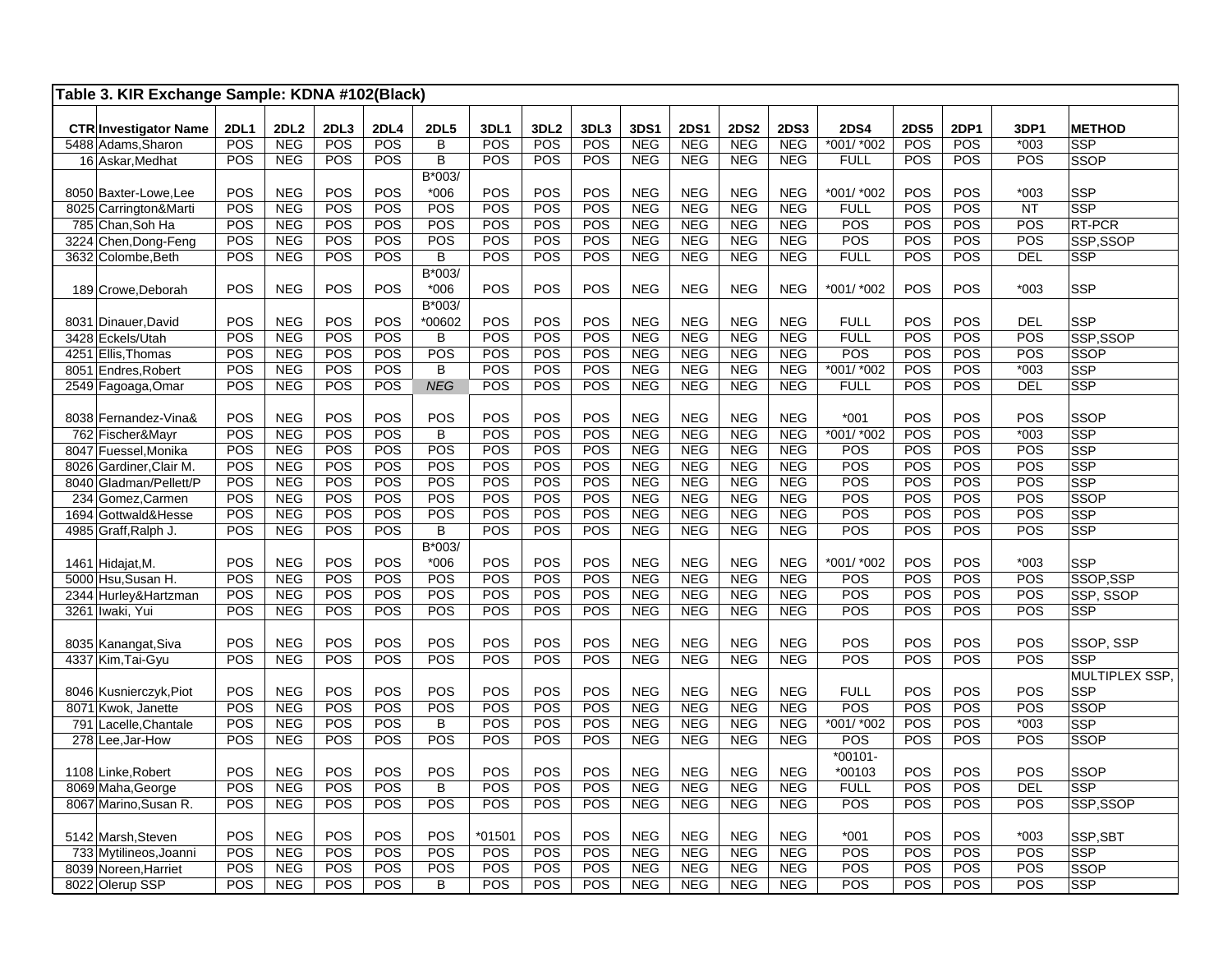| Table 3. KIR Exchange Sample: KDNA #102(Black) |             |            |            |            |             |          |                  |                 |             |             |             |             |              |             |            |                 |                      |
|------------------------------------------------|-------------|------------|------------|------------|-------------|----------|------------------|-----------------|-------------|-------------|-------------|-------------|--------------|-------------|------------|-----------------|----------------------|
| <b>CTR Investigator Name</b>                   | <b>2DL1</b> | 2DL2       | 2DL3       | 2DL4       | <b>2DL5</b> | 3DL1     | 3DL <sub>2</sub> | 3DL3            | <b>3DS1</b> | <b>2DS1</b> | <b>2DS2</b> | <b>2DS3</b> | <b>2DS4</b>  | <b>2DS5</b> | 2DP1       | 3DP1            | <b>METHOD</b>        |
| 3966 Permpikul&Vejba                           | POS         | <b>NEG</b> | POS        | POS        | POS         | POS      | <b>POS</b>       | POS             | <b>NEG</b>  | <b>NEG</b>  | <b>NEG</b>  | <b>NEG</b>  | POS          | POS         | <b>POS</b> | <b>POS</b>      | <b>SSP</b>           |
| 8030 Poulton, Kay V.                           | POS         | POS        | POS        | POS        | POS         | POS      | POS              | POS             | <b>NEG</b>  | <b>NEG</b>  | <b>POS</b>  | <b>NEG</b>  | POS          | POS         | POS        | POS             | <b>SSOP</b>          |
| 8057 Ray&Balazs                                | <b>POS</b>  | <b>NEG</b> | <b>POS</b> | POS        | POS         | POS      | POS              | POS             | <b>NEG</b>  | <b>NEG</b>  | <b>NEG</b>  | <b>NEG</b>  | $*00103$     | POS         | POS        | POS             | <b>SSOP</b>          |
| 3753 Reed&Rajalingam                           | POS         | <b>NEG</b> | POS        | POS        | POS         | POS      | POS              | POS             | <b>NEG</b>  | <b>NEG</b>  | <b>NEG</b>  | <b>NEG</b>  | POS          | POS         | POS        | POS             | SSOP,SSP             |
| 8064 Roberts, Chrissy                          | POS         | <b>NEG</b> | POS        | POS        | POS         | POS      | POS              | POS             | <b>NEG</b>  | <b>NEG</b>  | <b>NEG</b>  | <b>NEG</b>  | $*001$       | POS         | POS        | $*003$          | WGA-SSP              |
| 8060 Rost&Klein                                | POS         | <b>NEG</b> | POS        | POS        | POS         | POS      | POS              | POS             | <b>NEG</b>  | <b>NEG</b>  | <b>NEG</b>  | <b>NEG</b>  | POS          | POS         | POS        | POS             | <b>SSOP</b>          |
| 3410 Schroeder, M.L.                           | POS         | <b>NEG</b> | POS        | POS        | $B*003$     | POS      | <b>POS</b>       | POS             | <b>NEG</b>  | <b>NEG</b>  | <b>NEG</b>  | <b>NEG</b>  | *001/ *002   | POS         | POS        | $*003$          | <b>SSP</b>           |
| 1426 Senitzer, David                           | POS         | <b>NEG</b> | POS        | POS        | B*006       | $*01501$ | <b>POS</b>       | POS             | <b>NEG</b>  | <b>NEG</b>  | <b>NEG</b>  | <b>NEG</b>  | <b>FULL</b>  | POS         | POS        | POS             | <b>MULTIPLEX SSP</b> |
|                                                |             |            |            |            | B*003/      |          |                  |                 |             |             |             |             |              |             |            |                 |                      |
|                                                |             |            |            |            | $*004/$     |          |                  |                 |             |             |             |             |              |             |            |                 |                      |
|                                                |             |            |            |            | $*006-$     |          |                  |                 |             |             |             |             |              |             |            |                 |                      |
|                                                |             |            |            |            | $*008/$     |          |                  |                 |             |             |             |             |              |             |            |                 |                      |
|                                                |             |            |            |            | $*011/$     |          |                  |                 |             |             |             |             |              |             |            |                 |                      |
| 769 Tavoularis.Sofia                           | POS         | <b>NEG</b> | POS        | POS        | $*013$      | POS      | POS              | POS             | <b>NEG</b>  | <b>NEG</b>  | <b>NEG</b>  | <b>NEG</b>  | <b>FULL</b>  | POS         | POS        | POS             | SSOP.SSP             |
| 230 Thoni, Deborah                             | POS         | <b>NEG</b> | POS        | POS        | POS         | POS      | POS              | POS             | <b>NEG</b>  | <b>NEG</b>  | <b>NEG</b>  | <b>NEG</b>  | POS          | POS         | POS        | <b>POS</b>      | <b>SSOP</b>          |
|                                                |             |            |            |            |             |          |                  |                 |             |             |             |             | $*0010101 -$ |             |            |                 |                      |
|                                                |             |            |            |            |             |          |                  |                 |             |             |             |             | *0010103/    |             |            |                 |                      |
|                                                |             |            |            |            | B*003/      |          |                  |                 |             |             |             |             | *00102/      |             |            | *00301/         |                      |
| 747 Tiercy, Jean-Marie                         | POS         | <b>NEG</b> | POS        | POS        | $*006$      | POS      | POS              | POS             | <b>NEG</b>  | <b>NEG</b>  | <b>NEG</b>  | <b>NEG</b>  | $*002$       | <b>POS</b>  | POS        | *00302          | <b>SSP</b>           |
| 5451 Tilanus, Marcel                           | POS         | <b>NT</b>  | POS        | POS        | POS         | POS      | POS              | POS             | <b>NEG</b>  | <b>NEG</b>  | <b>NEG</b>  | <b>NEG</b>  | POS          | POS         | POS        | POS             | <b>SSOP</b>          |
| Trachtenberg, Eliz<br>4021                     | <b>POS</b>  | <b>NEG</b> | POS        | POS        | <b>POS</b>  | POS      | <b>POS</b>       | POS             | <b>NEG</b>  | <b>NEG</b>  | <b>NEG</b>  | <b>NEG</b>  | <b>POS</b>   | POS         | <b>POS</b> | POS             | <b>SSP</b>           |
| 8024 Trowsdale, John                           | POS         | <b>NEG</b> | POS        | NT         | POS         | POS      | NT               | <b>NT</b>       | <b>NEG</b>  | <b>NEG</b>  | <b>NEG</b>  | <b>NEG</b>  | <b>FULL</b>  | POS         | POS        | DEL             | <b>SSP</b>           |
| 5462 Turner, E.V.                              | POS         | <b>NEG</b> | POS        | POS        | B           | POS      | <b>POS</b>       | POS             | <b>NEG</b>  | <b>NEG</b>  | <b>NEG</b>  | <b>NEG</b>  | $*001$       | POS         | POS        | POS             | <b>SSP</b>           |
| 8053 Tyan, Dolly                               | POS         | <b>NEG</b> | POS        | POS        | B           | POS      | POS              | POS             | <b>NEG</b>  | <b>NEG</b>  | <b>NEG</b>  | <b>NEG</b>  | *001/ *002   | POS         | POS        | $*003$          | <b>SSP</b>           |
| 8028 Uhrberg, Markus                           | POS         | <b>NEG</b> | POS        | <b>NT</b>  | POS         | POS      | <b>POS</b>       | $\overline{NT}$ | <b>NEG</b>  | <b>NEG</b>  | <b>NEG</b>  | <b>NEG</b>  | POS          | POS         | <b>NT</b>  | $\overline{NT}$ | <b>SSP</b>           |
|                                                |             |            |            |            |             |          |                  |                 |             |             |             |             |              |             |            |                 |                      |
| 3775 Vidan-Jeras, Blan                         | POS         | <b>NEG</b> | POS        | POS        | B           | POS      | POS              | POS             | <b>NEG</b>  | <b>NEG</b>  | <b>NEG</b>  | <b>NEG</b>  | POS          | POS         | POS        | POS             | <b>SSP</b>           |
| 8023 Vilches.Carlos                            | POS         | <b>NEG</b> | POS        | POS        | POS         | POS      | POS              | POS             | <b>NEG</b>  | <b>NEG</b>  | <b>NEG</b>  | <b>NEG</b>  | POS          | POS         | POS        | <b>DEL</b>      | <b>SSP</b>           |
|                                                |             |            |            |            |             |          |                  |                 |             |             |             |             | $*00101 -$   |             |            |                 |                      |
| 705 Watkins, David I.                          | POS         | <b>NEG</b> | POS        | POS        | POS         | POS      | <b>POS</b>       | POS             | <b>NEG</b>  | <b>NEG</b>  | <b>NEG</b>  | <b>NEG</b>  | *00103       | POS         | POS        | POS             | <b>SSOP</b>          |
|                                                |             |            |            |            |             |          |                  |                 |             |             |             |             |              |             |            |                 |                      |
| 124 Witt, Campbell                             | POS         | <b>NEG</b> | POS        | POS        | POS         | POS      | POS              | POS             | <b>NEG</b>  | <b>NEG</b>  | <b>NEG</b>  | <b>NEG</b>  | POS          | POS         | <b>NT</b>  | <b>NT</b>       | <b>MULTIPLEX SSP</b> |
| 1466 Yu, Neng                                  | POS         | <b>NEG</b> | POS        | POS        | B           | POS      | POS              | POS             | <b>NEG</b>  | <b>NEG</b>  | <b>NEG</b>  | <b>NEG</b>  | <b>FULL</b>  | POS         | POS        | POS             | SSP,SSOP             |
| 5282 Yu, Neng                                  | POS         | <b>NEG</b> | POS        | <b>POS</b> | B           | POS      | POS              | POS             | <b>NEG</b>  | <b>NEG</b>  | <b>NEG</b>  | <b>NEG</b>  | <b>FULL</b>  | POS         | POS        | <b>DEL</b>      | <b>SSP</b>           |
|                                                |             |            |            |            | B*003/      |          |                  |                 |             |             |             |             |              |             |            |                 |                      |
| 713 Zachary, Andrea                            | POS         | <b>NEG</b> | POS        | POS        | $*006$      | POS      | POS              | POS             | <b>NEG</b>  | <b>NEG</b>  | <b>NEG</b>  | <b>NEG</b>  | <b>FULL</b>  | POS         | POS        | <b>DEL</b>      | <b>SSP</b>           |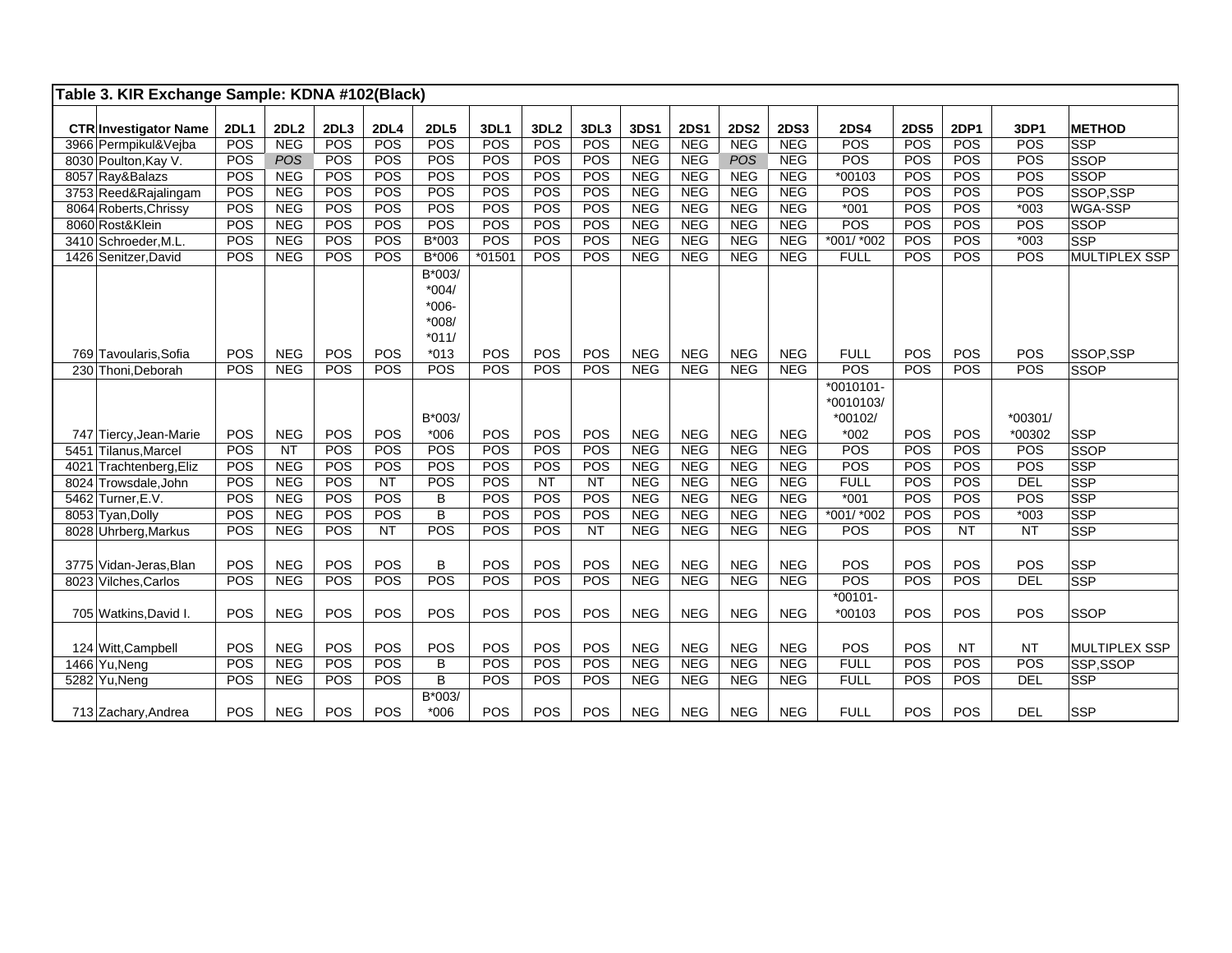| Table 4. KIR Exchange Sample: KDNA #103 |             |                  |      |            |             |        |                  |      |        |             |             |             |                  |             |                  |            |                |
|-----------------------------------------|-------------|------------------|------|------------|-------------|--------|------------------|------|--------|-------------|-------------|-------------|------------------|-------------|------------------|------------|----------------|
| <b>CTR Investigator Name</b>            | <b>2DL1</b> | 2DL <sub>2</sub> | 2DL3 | 2DL4       | <b>2DL5</b> | 3DL1   | 3DL <sub>2</sub> | 3DL3 | 3DS1   | <b>2DS1</b> | <b>2DS2</b> | <b>2DS3</b> | <b>2DS4</b>      | <b>2DS5</b> | <b>2DP1</b>      | 3DP1       | <b>METHOD</b>  |
| 5488 Adams, Sharon                      | POS         | <b>NEG</b>       | POS  | POS        | Α           | POS    | POS              | POS  | POS    | POS         | <b>NEG</b>  | <b>POS</b>  | $*003 * 007$     | <b>NEG</b>  | POS              | $*003$     | <b>SSP</b>     |
| 16 Askar, Medhat                        | POS         | <b>NEG</b>       | POS  | <b>POS</b> | A           | POS    | POS              | POS  | POS    | POS         | <b>NEG</b>  | POS         | <b>DEL</b>       | <b>NEG</b>  | <b>POS</b>       | POS        | <b>SSOP</b>    |
|                                         |             |                  |      |            | A*001/      |        |                  |      |        |             |             |             | *003/ *004/      |             |                  |            |                |
| 8050 Baxter-Lowe, Lee                   | POS         | <b>NEG</b>       | POS  | POS        | $*005$      | POS    | POS              | POS  | POS    | POS         | <b>NEG</b>  | POS         | *006/ *007       | <b>NEG</b>  | <b>POS</b>       | $*003$     | <b>SSP</b>     |
| 8025 Carrington&Marti                   | POS         | <b>NEG</b>       | POS  | POS        | POS         | POS    | POS              | POS  | POS    | POS         | <b>NEG</b>  | POS         | DEL              | <b>NEG</b>  | <b>POS</b>       | <b>NT</b>  | <b>SSP</b>     |
| 785 Chan, Soh Ha                        | POS         | <b>NEG</b>       | POS  | POS        | POS         | POS    | POS              | POS  | POS    | POS         | <b>NEG</b>  | POS         | <b>NEG</b>       | <b>NEG</b>  | POS              | POS        | <b>RT-PCR</b>  |
| 3224 Chen, Dong-Feng                    | POS         | <b>NEG</b>       | POS  | POS        | POS         | POS    | POS              | POS  | POS    | POS         | <b>NEG</b>  | POS         | POS              | <b>NEG</b>  | POS              | POS        | SSP.SSOP       |
| 3632 Colombe, Beth                      | POS         | <b>NEG</b>       | POS  | POS        | Α           | POS    | POS              | POS  | POS    | POS         | <b>NEG</b>  | <b>POS</b>  | DEL              | <b>NEG</b>  | POS              | <b>DEL</b> | <b>SSP</b>     |
|                                         |             |                  |      |            | A*001/      |        |                  |      |        |             |             |             | $*003/*004/$     |             |                  |            |                |
| 189 Crowe, Deborah                      | POS         | <b>NEG</b>       | POS  | POS        | $*005$      | POS    | POS              | POS  | POS    | POS         | <b>NEG</b>  | POS         | *006/ *007       | <b>NEG</b>  | POS              | $*003$     | <b>SSP</b>     |
| 8031 Dinauer, David                     | POS         | <b>NEG</b>       | POS  | POS        | Α           | POS    | POS              | POS  | POS    | POS         | <b>NEG</b>  | POS         | DEL              | <b>NEG</b>  | POS              | DEL        | <b>SSP</b>     |
| 3428 Eckels/Utah                        | POS         | <b>NEG</b>       | POS  | POS        | A           | POS    | POS              | POS  | POS    | <b>POS</b>  | <b>NEG</b>  | <b>POS</b>  | <b>DEL</b>       | <b>NEG</b>  | <b>POS</b>       | POS        | SSP,SSOP       |
| 4251 Ellis, Thomas                      | POS         | <b>NEG</b>       | POS  | POS        | POS         | POS    | POS              | POS  | POS    | POS         | <b>NEG</b>  | <b>POS</b>  | POS              | <b>NEG</b>  | POS              | POS        | <b>SSOP</b>    |
|                                         |             |                  |      |            |             |        |                  |      |        |             |             |             | *003/ *004/      |             |                  |            |                |
| 8051 Endres, Robert                     | POS         | <b>NEG</b>       | POS  | POS        | Α           | POS    | POS              | POS  | POS    | POS         | <b>NEG</b>  | POS         | *006/ *007       | <b>NEG</b>  | POS              | $*003$     | <b>SSP</b>     |
| 2549 Fagoaga, Omar                      | POS         | <b>NEG</b>       | POS  | POS        | Α           | POS    | POS              | POS  | POS    | POS         | <b>NEG</b>  | POS         | <b>DEL</b>       | <b>NEG</b>  | POS              | <b>DEL</b> | <b>SSP</b>     |
|                                         |             |                  |      |            |             |        |                  |      |        |             |             |             | *003/ *004/      |             |                  |            |                |
| 8038 Fernandez-Vina&                    | POS         | <b>NEG</b>       | POS  | POS        | POS         | POS    | POS              | POS  | POS    | POS         | <b>NEG</b>  | POS         | *006-*009        | <b>NEG</b>  | POS              | POS        | <b>SSOP</b>    |
| 762 Fischer&Mayr                        | POS         | <b>NEG</b>       | POS  | POS        | Α           | POS    | POS              | POS  | POS    | POS         | <b>NEG</b>  | POS         | *003-*007        | <b>NEG</b>  | $\overline{POS}$ | $*003$     | <b>SSP</b>     |
| 8047 Fuessel, Monika                    | POS         | <b>NEG</b>       | POS  | POS        | POS         | POS    | POS              | POS  | POS    | POS         | <b>NEG</b>  | POS         | POS              | <b>NEG</b>  | $\overline{POS}$ | POS        | <b>SSP</b>     |
| 8026 Gardiner Clair M.                  | POS         | <b>NEG</b>       | POS  | POS        | POS         | POS    | POS              | POS  | POS    | POS         | <b>NEG</b>  | POS         | <b>NEG</b>       | <b>NEG</b>  | POS              | POS        | <b>SSP</b>     |
| 8040 Gladman/Pellett/P                  | POS         | <b>NEG</b>       | POS  | POS        | POS         | POS    | POS              | POS  | POS    | POS         | <b>NEG</b>  | POS         | POS              | <b>NEG</b>  | POS              | POS        | <b>SSP</b>     |
| 234 Gomez, Carmen                       | POS         | <b>NEG</b>       | POS  | POS        | POS         | POS    | POS              | POS  | POS    | POS         | <b>NEG</b>  | POS         | <b>NEG</b>       | <b>NEG</b>  | POS              | POS        | SSOP           |
| 1694 Gottwald&Hesse                     | POS         | <b>NEG</b>       | POS  | POS        | POS         | POS    | POS              | POS  | POS    | POS         | <b>NEG</b>  | POS         | POS              | <b>NEG</b>  | POS              | POS        | SSP            |
| 4985 Graff, Ralph J.                    | POS         | <b>NEG</b>       | POS  | POS        | Α           | POS    | POS              | POS  | POS    | POS         | <b>NEG</b>  | POS         | POS              | <b>NEG</b>  | POS              | POS        | <b>SSP</b>     |
| 1461 Hidajat, M.                        | POS         | <b>NEG</b>       | POS  | POS        | A           | POS    | POS              | POS  | POS    | POS         | <b>NEG</b>  | POS         | *003-*007        | <b>NEG</b>  | POS              | $*003$     | <b>SSP</b>     |
| 5000 Hsu, Susan H.                      | POS         | <b>NEG</b>       | POS  | POS        | POS         | POS    | POS              | POS  | POS    | POS         | <b>NEG</b>  | POS         | POS              | <b>NEG</b>  | POS              | POS        | SSOP,SSP       |
| 2344 Hurley&Hartzman                    | POS         | <b>NEG</b>       | POS  | POS        | POS         | POS    | POS              | POS  | POS    | POS         | <b>NEG</b>  | POS         | POS              | <b>NEG</b>  | POS              | POS        | SSP. SSOP      |
| 3261 Iwaki, Yui                         | POS         | <b>NEG</b>       | POS  | POS        | POS         | POS    | POS              | POS  | POS    | POS         | <b>NEG</b>  | POS         | POS              | <b>NEG</b>  | POS              | POS        | <b>SSP</b>     |
| 8035 Kanangat, Siva                     | POS         | <b>NEG</b>       | POS  | POS        | POS         | POS    | POS              | POS  | POS    | POS         | <b>NEG</b>  | POS         | $\overline{POS}$ | <b>NEG</b>  | POS              | POS        | SSOP, SSP      |
| 4337 Kim, Tai-Gyu                       | POS         | <b>NEG</b>       | POS  | POS        | POS         | POS    | POS              | POS  | POS    | POS         | <b>NEG</b>  | POS         | POS              | <b>NEG</b>  | POS              | POS        | <b>SSP</b>     |
|                                         |             |                  |      |            |             |        |                  |      |        |             |             |             |                  |             |                  |            | MULTIPLEX SSP, |
| 8046 Kusnierczyk, Piot                  | POS         | <b>NEG</b>       | POS  | POS        | POS         | POS    | POS              | POS  | POS    | POS         | <b>NEG</b>  | POS         | <b>DEL</b>       | <b>NEG</b>  | <b>POS</b>       | POS        | <b>SSP</b>     |
| 8071 Kwok, Janette                      | POS         | <b>NEG</b>       | POS  | POS        | POS         | POS    | POS              | POS  | POS    | POS         | <b>NEG</b>  | <b>POS</b>  | POS              | <b>NEG</b>  | POS              | POS        | SSOP           |
|                                         |             |                  |      |            |             |        |                  |      |        |             |             |             | *003/ *004/      |             |                  |            |                |
| 791 Lacelle, Chantale                   | POS         | <b>NEG</b>       | POS  | POS        | Α           | POS    | POS              | POS  | POS    | POS         | <b>NEG</b>  | POS         | *006/ *007       | <b>NEG</b>  | <b>POS</b>       | $*003$     | <b>SSP</b>     |
| 278 Lee, Jar-How                        | POS         | <b>NEG</b>       | POS  | POS        | POS         | POS    | POS              | POS  | POS    | POS         | <b>NEG</b>  | <b>POS</b>  | <b>NEG</b>       | <b>NEG</b>  | <b>POS</b>       | POS        | SSOP           |
|                                         |             |                  |      |            |             |        |                  |      |        |             |             |             | 00103/ *003/     |             |                  |            |                |
|                                         |             |                  |      |            |             |        |                  |      |        |             |             |             | *004/ *006-      |             |                  |            |                |
| 1108 Linke, Robert                      | POS         | <b>NEG</b>       | POS  | POS        | POS         | POS    | POS              | POS  | POS    | POS         | <b>NEG</b>  | <b>POS</b>  | *009             | <b>NEG</b>  | <b>POS</b>       | POS        | <b>SSOP</b>    |
| 8069 Maha, George                       | POS         | <b>NEG</b>       | POS  | POS        | A           | POS    | POS              | POS  | POS    | POS         | <b>NEG</b>  | <b>POS</b>  | <b>DEL</b>       | <b>NEG</b>  | <b>POS</b>       | <b>DEL</b> | <b>SSP</b>     |
| 8067 Marino, Susan R.                   | POS         | <b>NEG</b>       | POS  | POS        | POS         | POS    | POS              | POS  | POS    | POS         | <b>NEG</b>  | <b>POS</b>  | POS              | <b>NEG</b>  | POS              | POS        | SSP.SSOP       |
|                                         |             |                  |      |            |             |        |                  |      |        |             |             |             | *003/ *004/      |             |                  |            |                |
|                                         |             |                  |      |            |             |        |                  |      |        |             |             |             | *006/ *007/      |             |                  |            |                |
| 5142 Marsh, Steven                      | POS         | <b>NEG</b>       | POS  | POS        | POS         | $*007$ | POS              | POS  | *01301 | POS         | <b>NEG</b>  | POS         | $*009$           | <b>NEG</b>  | <b>POS</b>       | $*003$     | SSP,SBT        |
| 733 Mytilineos, Joanni                  | <b>POS</b>  | <b>NEG</b>       | POS  | POS        | <b>POS</b>  | POS    | POS              | POS  | POS    | <b>NEG</b>  | <b>NEG</b>  | <b>POS</b>  | POS              | <b>NEG</b>  | <b>POS</b>       | POS        | <b>SSP</b>     |
| 8039 Noreen, Harriet                    | POS         | <b>NEG</b>       | POS  | POS        | POS         | POS    | POS              | POS  | POS    | POS         | <b>NEG</b>  | POS         | POS              | <b>NEG</b>  | POS              | POS        | <b>SSOP</b>    |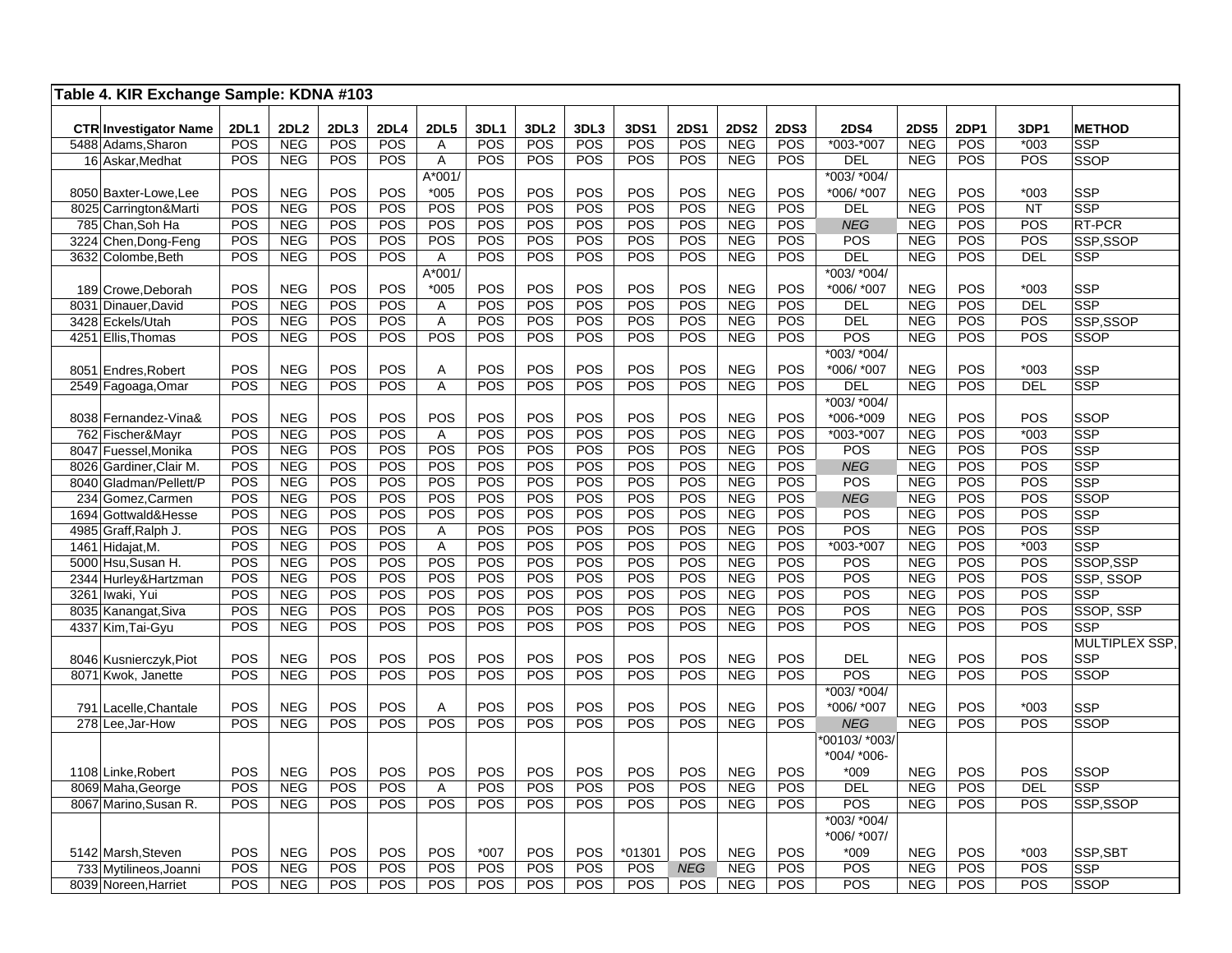|      | Table 4. KIR Exchange Sample: KDNA #103         |                    |                           |             |                    |                  |        |                  |             |             |             |                           |             |                  |             |             |            |                      |
|------|-------------------------------------------------|--------------------|---------------------------|-------------|--------------------|------------------|--------|------------------|-------------|-------------|-------------|---------------------------|-------------|------------------|-------------|-------------|------------|----------------------|
|      |                                                 |                    |                           |             |                    |                  | 3DL1   | 3DL <sub>2</sub> |             | <b>3DS1</b> | <b>2DS1</b> |                           | <b>2DS3</b> | <b>2DS4</b>      | <b>2DS5</b> | <b>2DP1</b> | 3DP1       | <b>METHOD</b>        |
|      | <b>CTR Investigator Name</b><br>8022 Olerup SSP | <b>2DL1</b><br>POS | <b>2DL2</b><br><b>NEG</b> | 2DL3<br>POS | <b>2DL4</b><br>POS | <b>2DL5</b><br>A | POS    | POS              | 3DL3<br>POS | POS         | POS         | <b>2DS2</b><br><b>NEG</b> | POS         | <b>POS</b>       | <b>NEG</b>  | POS         | POS        | <b>SSP</b>           |
|      | 3966 Permpikul&Vejba                            | POS                | <b>NEG</b>                | POS         | POS                | POS              | POS    | POS              | POS         | POS         | POS         | <b>NEG</b>                | POS         | <b>POS</b>       | <b>NEG</b>  | POS         | POS        | SSP                  |
|      | 8030 Poulton, Kay V.                            | POS                | <b>POS</b>                | POS         | POS                | POS              | POS    | POS              | POS         | POS         | POS         | POS                       | <b>POS</b>  | <b>NEG</b>       | <b>NEG</b>  | POS         | POS        | <b>SSOP</b>          |
|      |                                                 |                    |                           |             |                    |                  |        |                  |             |             |             |                           |             | *00103/ *003/    |             |             |            |                      |
|      |                                                 |                    |                           |             |                    |                  |        |                  |             |             |             |                           |             | $*004$ / $*006-$ |             |             |            |                      |
|      | 8057 Ray&Balazs                                 | POS                | <b>NEG</b>                | POS         | POS                | POS              | POS    | POS              | POS         | POS         | POS         | <b>NEG</b>                | POS         | $*009$           | <b>NEG</b>  | POS         | POS        | <b>SSOP</b>          |
|      | 3753 Reed&Rajalingam                            | POS                | <b>NEG</b>                | POS         | POS                | POS              | POS    | POS              | POS         | POS         | POS         | <b>NEG</b>                | POS         | POS              | <b>NEG</b>  | POS         | POS        | SSOP,SSP             |
|      |                                                 |                    |                           |             |                    |                  |        |                  |             |             |             |                           |             | *003/ *004/      |             |             |            |                      |
|      | 8064 Roberts, Chrissy                           | POS                | <b>NEG</b>                | POS         | POS                | POS              | POS    | POS              | POS         | POS         | POS         | <b>NEG</b>                | POS         | *006 *009        | <b>NEG</b>  | <b>POS</b>  | $*003$     | <b>WGA-SSP</b>       |
|      | 8060 Rost&Klein                                 | POS                | <b>NEG</b>                | POS         | POS                | POS              | POS    | POS              | POS         | POS         | POS         | <b>NEG</b>                | POS         | <b>POS</b>       | <b>NEG</b>  | POS         | POS        | <b>SSOP</b>          |
|      |                                                 |                    |                           |             |                    |                  |        |                  |             |             |             |                           |             | *003/ *004/      |             |             |            |                      |
|      | 3410 Schroeder, M.L.                            | POS                | <b>NEG</b>                | POS         | POS                | A                | POS    | POS              | POS         | POS         | POS         | <b>NEG</b>                | POS         | $*006$           | <b>NEG</b>  | <b>POS</b>  | $*003$     | <b>SSP</b>           |
|      | 1426 Senitzer, David                            | POS                | <b>NEG</b>                | POS         | POS                | A*005            | $*007$ | POS              | POS         | POS         | POS         | <b>NEG</b>                | POS         | <b>DEL</b>       | <b>NEG</b>  | <b>POS</b>  | POS        | <b>MULTIPLEX SSP</b> |
|      | 769 Tavoularis, Sofia                           | POS                | <b>NEG</b>                | POS         | POS                | $A*005$          | POS    | POS              | POS         | POS         | POS         | <b>NEG</b>                | POS         | DEL              | <b>NEG</b>  | POS         | POS        | <b>SSOP.SSP</b>      |
|      | 230 Thoni, Deborah                              | POS                | <b>NEG</b>                | POS         | POS                | POS              | POS    | POS              | POS         | POS         | POS         | <b>NEG</b>                | POS         | <b>POS</b>       | <b>NEG</b>  | POS         | POS        | <b>SSOP</b>          |
|      |                                                 |                    |                           |             |                    | A*001/           |        |                  |             |             |             |                           |             | $*003/*004/$     |             |             | *00301/    |                      |
|      | 747 Tiercy, Jean-Marie                          | POS                | <b>NEG</b>                | POS         | POS                | $*005$           | POS    | POS              | POS         | POS         | POS         | <b>NEG</b>                | POS         | *006/ *007       | <b>NEG</b>  | POS         | *00302     | SSP                  |
| 5451 | Tilanus.Marcel                                  | POS                | $\overline{NT}$           | POS         | POS                | POS              | POS    | POS              | POS         | POS         | POS         | <b>NEG</b>                | POS         | <b>POS</b>       | <b>NEG</b>  | POS         | POS        | <b>SSOP</b>          |
| 4021 | Trachtenberg, Eliz                              | POS                | <b>NEG</b>                | POS         | POS                | POS              | POS    | POS              | POS         | POS         | POS         | <b>NEG</b>                | <b>POS</b>  | POS              | <b>NEG</b>  | POS         | POS        | SSP                  |
| 8024 | Trowsdale, John                                 | POS                | <b>NEG</b>                | POS         | <b>NT</b>          | POS              | POS    | <b>NT</b>        | <b>NT</b>   | POS         | POS         | <b>NEG</b>                | POS         | <b>DEL</b>       | <b>NEG</b>  | POS         | <b>DEL</b> | <b>SSP</b>           |
|      |                                                 |                    |                           |             |                    |                  |        |                  |             |             | $*002 -$    |                           |             |                  |             |             |            |                      |
|      | 5462 Turner.E.V.                                | POS                | <b>NEG</b>                | POS         | POS                | Α                | POS    | POS              | POS         | POS         | $*004$      | <b>NEG</b>                | POS         | <b>POS</b>       | <b>NEG</b>  | POS         | POS        | SSP                  |
|      | 8053 Tyan, Dolly                                | POS                | <b>NEG</b>                | POS         | POS                | A                | POS    | POS              | POS         | POS         | <b>POS</b>  | <b>NEG</b>                | POS         | $*003.*007$      | <b>NEG</b>  | POS         | $*003$     | SSP                  |
|      | 8028 Uhrberg, Markus                            | POS                | <b>NEG</b>                | POS         | NT                 | POS              | POS    | POS              | NT          | POS         | POS         | <b>NEG</b>                | POS         | <b>POS</b>       | <b>NEG</b>  | <b>NT</b>   | <b>NT</b>  | SSP                  |
|      | 3775 Vidan-Jeras, Blan                          | POS                | <b>NEG</b>                | POS         | POS                | A                | POS    | <b>POS</b>       | POS         | POS         | POS         | <b>NEG</b>                | POS         | <b>POS</b>       | <b>NEG</b>  | POS         | POS        | SSP                  |
|      | 8023 Vilches, Carlos                            | POS                | <b>NEG</b>                | POS         | POS                | POS              | POS    | POS              | POS         | POS         | POS         | <b>NEG</b>                | POS         | <b>POS</b>       | <b>NEG</b>  | POS         | <b>DEL</b> | <b>SSP</b>           |
|      |                                                 |                    |                           |             |                    |                  |        |                  |             |             |             |                           |             | *00103/ *003/    |             |             |            |                      |
|      |                                                 |                    |                           |             |                    |                  |        |                  |             |             |             |                           |             | $*004$ / $*006-$ |             |             |            |                      |
|      | 705 Watkins, David I.                           | POS                | <b>NEG</b>                | POS         | POS                | POS              | POS    | POS              | POS         | POS         | POS         | <b>NEG</b>                | POS         | $*009$           | <b>NEG</b>  | POS         | POS        | <b>SSOP</b>          |
|      | 124 Witt, Campbell                              | POS                | <b>NEG</b>                | POS         | POS                | <b>POS</b>       | POS    | POS              | POS         | POS         | POS         | <b>NEG</b>                | POS         | <b>DEL</b>       | <b>NEG</b>  | <b>NT</b>   | <b>NT</b>  | <b>MULTIPLEX SSP</b> |
|      | 1466 Yu, Neng                                   | POS                | <b>NEG</b>                | POS         | POS                | Α                | POS    | POS              | POS         | POS         | POS         | <b>NEG</b>                | POS         | <b>DEL</b>       | <b>NEG</b>  | POS         | POS        | SSP,SSOP             |
|      | 5282 Yu, Neng                                   | POS                | <b>NEG</b>                | POS         | POS                | Α                | POS    | <b>POS</b>       | POS         | POS         | POS         | <b>NEG</b>                | <b>POS</b>  | <b>DEL</b>       | <b>NEG</b>  | POS         | DEL        | <b>SSP</b>           |
|      | 713 Zachary, Andrea                             | POS                | <b>NEG</b>                | POS         | POS                | Α                | POS    | POS              | POS         | POS         | POS         | <b>NEG</b>                | <b>POS</b>  | DEL              | <b>NEG</b>  | POS         | DEL        | SSP                  |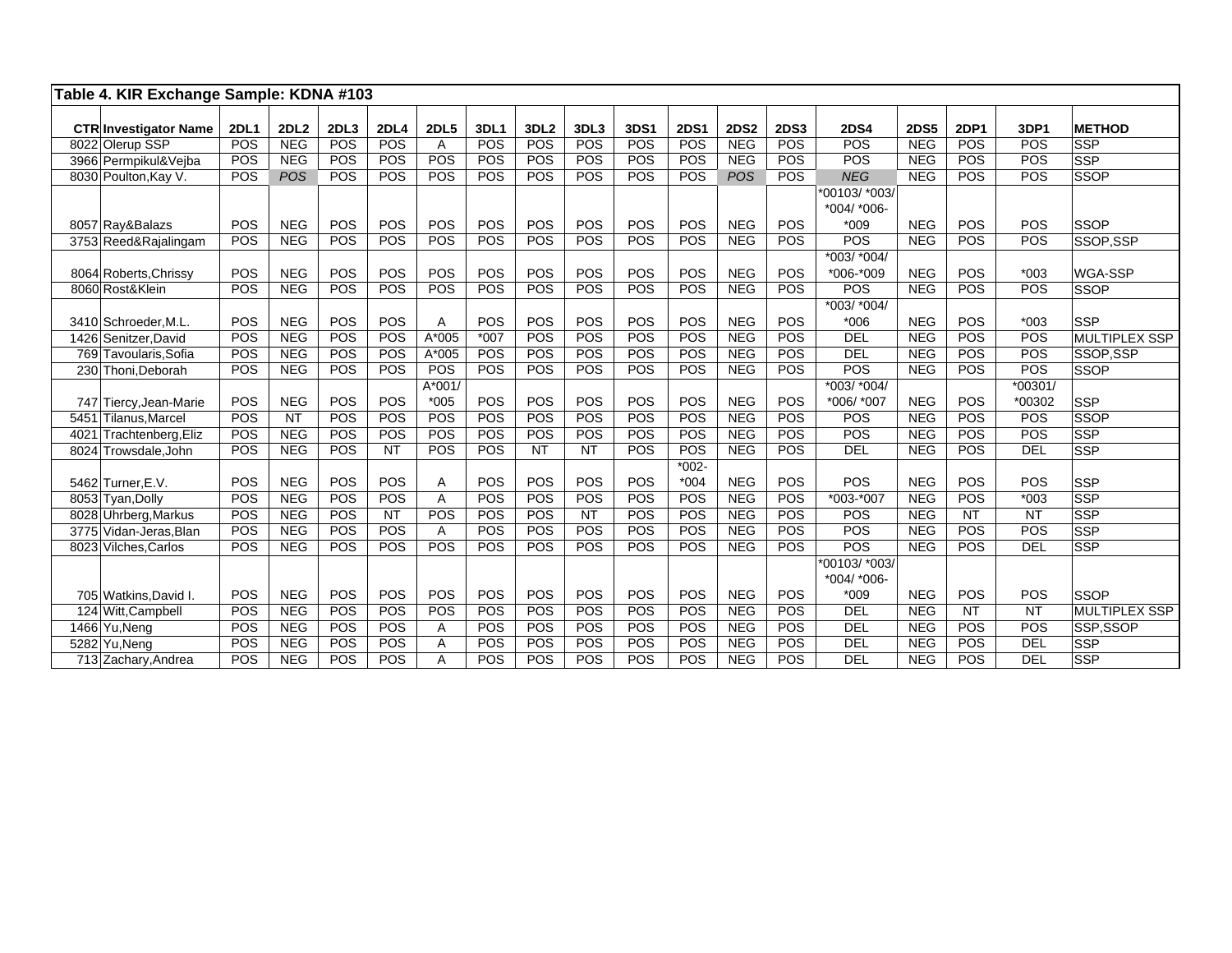| Table 5. KIR Exchange Sample: KDNA #104            |                    |                    |                   |             |                    |                    |                         |                    |                    |                    |                    |                           |                              |                    |                    |                |                             |
|----------------------------------------------------|--------------------|--------------------|-------------------|-------------|--------------------|--------------------|-------------------------|--------------------|--------------------|--------------------|--------------------|---------------------------|------------------------------|--------------------|--------------------|----------------|-----------------------------|
|                                                    |                    |                    |                   |             |                    |                    |                         |                    |                    |                    |                    |                           |                              |                    |                    |                |                             |
| <b>CTR</b> Investigator Name<br>5488 Adams, Sharon | <b>2DL1</b><br>POS | <b>2DL2</b><br>POS | 2DL3<br>POS       | 2DL4<br>POS | <b>2DL5</b><br>POS | <b>3DL1</b><br>POS | 3DL <sub>2</sub><br>POS | 3DL3<br><b>POS</b> | <b>3DS1</b><br>POS | <b>2DS1</b><br>POS | <b>2DS2</b><br>POS | <b>2DS3</b><br><b>POS</b> | <b>2DS4</b><br>$*003 - *007$ | <b>2DS5</b><br>POS | <b>2DP1</b><br>POS | 3DP1<br>$*003$ | <b>METHOD</b><br><b>SSP</b> |
| 16 Askar, Medhat                                   | <b>POS</b>         | POS                | POS               | POS         | A, B               | POS                | POS                     | <b>POS</b>         | POS                | POS                | POS                | POS                       | <b>DEL</b>                   | <b>POS</b>         | POS                | POS            | <b>SSOP</b>                 |
|                                                    |                    |                    |                   |             |                    |                    |                         |                    |                    |                    |                    |                           | *003/ *004/                  |                    |                    |                |                             |
| 8050 Baxter-Lowe, Lee                              | POS                | POS                | POS               | POS         | POS                | POS                | POS                     | <b>POS</b>         | POS                | POS                | POS                | POS                       | *006/ *007                   | POS                | POS                | $*003$         | <b>SSP</b>                  |
| 8025 Carrington&Marti                              | POS                | POS                | POS               | POS         | POS                | POS                | POS                     | POS                | POS                | POS                | POS                | POS                       | <b>DEL</b>                   | POS                | POS                | <b>NT</b>      | <b>SSP</b>                  |
| 785 Chan, Soh Ha                                   | POS                | POS                | POS               | POS         | POS                | POS                | POS                     | <b>POS</b>         | POS                | POS                | POS                | POS                       | POS                          | POS                | POS                | POS            | RT-PCR                      |
| 3224 Chen, Dong-Feng                               | POS                | POS                | POS               | POS         | POS                | POS                | POS                     | POS                | POS                | POS                | POS                | POS                       | POS                          | POS                | POS                | POS            | SSP,SSOP                    |
| 3632 Colombe, Beth                                 | POS                | POS                | POS               | POS         | A, B               | POS                | POS                     | POS                | POS                | POS                | POS                | POS                       | <b>DEL</b>                   | <b>POS</b>         | POS                | <b>DEL</b>     | <b>SSP</b>                  |
|                                                    |                    |                    |                   |             |                    |                    |                         |                    |                    |                    |                    |                           | *003/ *004/                  |                    |                    |                |                             |
| 189 Crowe, Deborah                                 | POS                | POS                | POS               | POS         | POS                | POS                | POS                     | POS                | POS                | POS                | POS                | POS                       | *006/ *007                   | POS                | POS                | $*003$         | <b>SSP</b>                  |
| 8031 Dinauer, David                                | POS                | POS                | POS               | POS         | A, B               | POS                | POS                     | POS                | POS                | POS                | POS                | POS                       | <b>DEL</b>                   | POS                | POS                | <b>DEL</b>     | <b>SSP</b>                  |
| 3428 Eckels/Utah                                   | POS                | POS                | POS               | POS         | A, B               | POS                | POS                     | POS                | POS                | POS                | POS                | POS                       | DEL                          | POS                | POS                | POS            | SSP,SSOP                    |
| 4251 Ellis, Thomas                                 | POS                | POS                | POS               | POS         | POS                | POS                | POS                     | POS                | POS                | POS                | POS                | POS                       | POS                          | POS                | POS                | POS            | <b>SSOP</b>                 |
|                                                    |                    |                    |                   |             |                    |                    |                         |                    |                    |                    |                    |                           | *003/ *004/                  |                    |                    |                |                             |
| 8051 Endres, Robert                                | POS                | POS                | POS               | POS         | A, B               | POS                | POS                     | POS                | POS                | POS                | POS                | POS                       | *006/ *007                   | POS                | POS                | $*003$         | <b>SSP</b>                  |
| 2549 Fagoaga, Omar                                 | POS                | POS                | POS               | POS         | POS                | POS                | POS                     | POS                | POS                | POS                | POS                | POS                       | <b>DEL</b>                   | POS                | POS                | <b>DEL</b>     | <b>SSP</b>                  |
|                                                    |                    |                    |                   |             |                    |                    |                         |                    |                    |                    |                    |                           | *003/ *006-                  |                    |                    |                |                             |
| 8038 Fernandez-Vina&                               | POS<br>POS         | POS<br>POS         | POS<br>POS        | POS<br>POS  | <b>POS</b><br>POS  | POS<br>POS         | POS<br>POS              | POS<br>POS         | POS<br>POS         | POS<br>POS         | POS<br>POS         | POS<br>POS                | $*009$                       | POS<br>POS         | POS<br>POS         | POS<br>$*003$  | <b>SSOP</b><br><b>SSP</b>   |
| 762 Fischer&Mayr                                   | POS                | POS                | POS               | POS         | POS                | POS                | POS                     | POS                | POS                | POS                | POS                | POS                       | *003-*007<br>POS             | POS                | POS                | POS            | <b>SSP</b>                  |
| 8047 Fuessel, Monika<br>8026 Gardiner, Clair M.    | POS                | POS                | POS               | POS         | POS                | POS                | POS                     | POS                | POS                | POS                | POS                | POS                       | POS                          | POS                | POS                | POS            | <b>SSP</b>                  |
| 8040 Gladman/Pellett/P                             | POS                | POS                | POS               | POS         | POS                | POS                | POS                     | POS                | POS                | POS                | POS                | POS                       | POS                          | POS                | POS                | POS            | <b>SSP</b>                  |
| 234 Gomez, Carmen                                  | <b>POS</b>         | <b>NEG</b>         | POS               | POS         | POS                | POS                | POS                     | POS                | POS                | POS                | POS                | POS                       | POS                          | POS                | POS                | POS            | <b>SSOP</b>                 |
| 1694 Gottwald&Hesse                                | POS                | POS                | POS               | POS         | POS                | POS                | POS                     | POS                | POS                | POS                | POS                | POS                       | POS                          | POS                | POS                | POS            | <b>SSP</b>                  |
| 4985 Graff, Ralph J.                               | POS                | POS                | POS               | POS         | A, B               | POS                | POS                     | POS                | POS                | POS                | POS                | POS                       | POS                          | POS                | POS                | POS            | <b>SSP</b>                  |
| 1461 Hidajat, M.                                   | POS                | POS                | POS               | POS         | POS                | POS                | POS                     | POS                | POS                | POS                | POS                | POS                       | *003-*007                    | POS                | POS                | $*003$         | <b>SSP</b>                  |
| 5000 Hsu, Susan H.                                 | POS                | POS                | POS               | POS         | POS                | POS                | POS                     | POS                | POS                | POS                | POS                | POS                       | POS                          | POS                | POS                | POS            | SSOP.SSP                    |
| 2344 Hurley&Hartzman                               | POS                | POS                | POS               | POS         | POS                | POS                | POS                     | POS                | POS                | POS                | POS                | POS                       | POS                          | POS                | POS                | POS            | SSP, SSOP                   |
| 3261 Iwaki, Yui                                    | POS                | POS                | <b>NEG</b>        | POS         | POS                | POS                | POS                     | POS                | POS                | POS                | POS                | POS                       | POS                          | POS                | POS                | POS            | SSP                         |
| 8035 Kanangat, Siva                                | POS                | POS                | POS               | POS         | POS                | POS                | POS                     | POS                | POS                | POS                | POS                | POS                       | POS                          | POS                | POS                | POS            | SSOP, SSP                   |
| 4337 Kim, Tai-Gyu                                  | <b>POS</b>         | POS                | POS               | POS         | POS                | POS                | POS                     | POS                | POS                | POS                | POS                | POS                       | POS                          | POS                | POS                | POS            | <b>SSP</b>                  |
|                                                    |                    |                    |                   |             |                    |                    |                         |                    |                    |                    |                    |                           |                              |                    |                    |                | <b>MULTIPLEX</b>            |
| 8046 Kusnierczyk, Piot                             | POS                | POS                | POS               | POS         | POS                | POS                | POS                     | POS                | POS                | POS                | POS                | POS                       | <b>DEL</b>                   | POS                | POS                | POS            | SSP, SSP                    |
| 8071 Kwok, Janette                                 | POS                | POS                | POS               | POS         | POS                | POS                | POS                     | <b>POS</b>         | POS                | POS                | POS                | POS                       | POS                          | POS                | POS                | POS            | <b>SSOP</b>                 |
|                                                    |                    |                    |                   |             |                    |                    |                         |                    |                    |                    |                    |                           | *003/ *004/                  |                    |                    |                |                             |
| 791 Lacelle, Chantale                              | POS                | POS                | POS               | POS         | A, B               | POS                | POS                     | POS                | POS                | POS                | POS                | POS                       | *006/ *007                   | POS                | POS                | $*003$         | <b>SSP</b>                  |
| 278 Lee, Jar-How                                   | POS                | POS                | POS               | POS         | POS                | POS                | POS                     | POS                | POS                | POS                | POS                | POS                       | POS                          | POS                | POS                | POS            | <b>SSOP</b>                 |
|                                                    |                    |                    |                   |             |                    |                    |                         |                    |                    |                    |                    |                           | *00103/ *003/                |                    |                    |                |                             |
|                                                    |                    | *001-*003/         |                   |             |                    |                    |                         |                    |                    |                    |                    |                           | *004/ *006-                  |                    |                    |                |                             |
| 1108 Linke, Robert                                 | POS                | $*005$             | POS               | POS         | POS                | POS                | POS                     | POS                | POS                | POS                | POS                | POS                       | $*009$                       | POS                | POS                | POS            | <b>SSOP</b>                 |
| 8069 Maha, George                                  | POS                | POS                | POS               | POS         | A, B               | POS                | POS                     | <b>POS</b>         | POS                | POS                | POS                | POS                       | <b>DEL</b>                   | POS                | POS                | <b>DEL</b>     | <b>SSP</b>                  |
| 8067 Marino, Susan R.                              | POS                | POS                | POS               | POS         | POS                | POS                | POS                     | <b>POS</b>         | POS                | POS                | POS                | POS                       | POS                          | <b>POS</b>         | POS                | POS            | SSP,SSOP                    |
|                                                    |                    |                    |                   |             |                    |                    |                         |                    |                    |                    |                    |                           | *003/ *004/                  |                    |                    |                |                             |
|                                                    |                    |                    |                   |             |                    |                    |                         |                    |                    |                    |                    |                           | *006/ *007/                  |                    |                    |                |                             |
| 5142 Marsh, Steven                                 | POS                | POS                | POS               | POS         | POS<br>POS         | $*008$             | POS                     | POS                | POS<br>POS         | POS                | POS<br>POS         | POS<br>POS                | $*009$                       | POS                | POS<br>POS         | $*003$         | SSP,SBT<br><b>SSP</b>       |
| 733 Mytilineos, Joanni                             | POS                | <b>POS</b>         | <b>POS</b><br>POS | POS         |                    | POS                | <b>POS</b><br>POS       | <b>POS</b>         |                    | <b>POS</b>         | POS                |                           | POS<br>POS                   | <b>POS</b>         | POS                | <b>POS</b>     | <b>SSOP</b>                 |
| 8039 Noreen, Harriet                               | POS                | POS                |                   | POS         | POS                | POS                |                         | <b>POS</b>         | POS                | POS                |                    | POS                       |                              | <b>POS</b>         |                    | POS            |                             |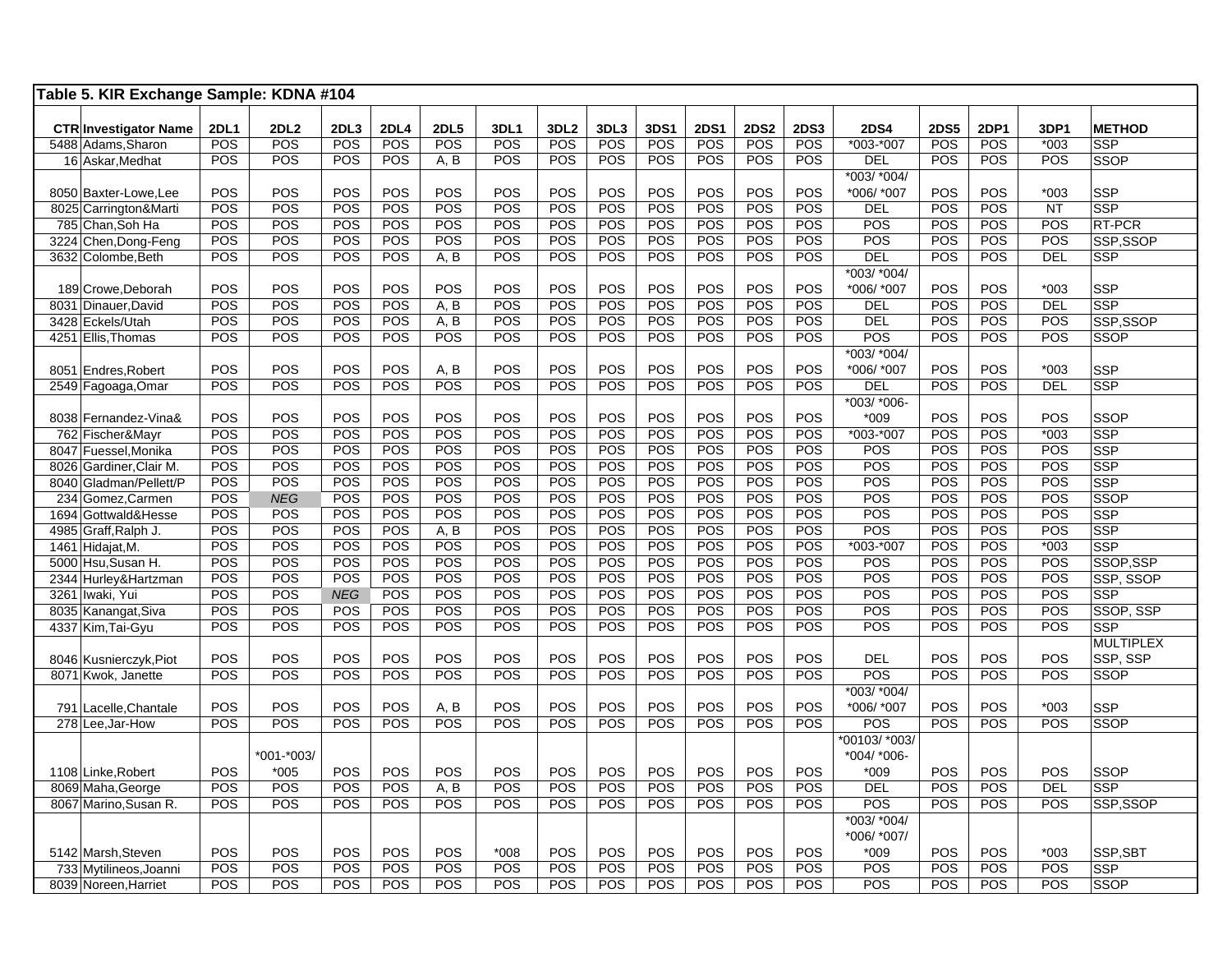| Table 5. KIR Exchange Sample: KDNA #104         |                    |                    |             |                    |                    |                    |                         |             |             |                    |                           |                    |                          |                    |                    |               |                      |
|-------------------------------------------------|--------------------|--------------------|-------------|--------------------|--------------------|--------------------|-------------------------|-------------|-------------|--------------------|---------------------------|--------------------|--------------------------|--------------------|--------------------|---------------|----------------------|
|                                                 |                    |                    |             |                    |                    |                    |                         |             |             |                    |                           |                    |                          |                    |                    |               |                      |
| <b>CTR Investigator Name</b><br>8022 Olerup SSP | <b>2DL1</b><br>POS | <b>2DL2</b><br>POS | 2DL3<br>POS | <b>2DL4</b><br>POS | <b>2DL5</b><br>POS | <b>3DL1</b><br>POS | 3DL <sub>2</sub><br>POS | 3DL3<br>POS | 3DS1<br>POS | <b>2DS1</b><br>POS | <b>2DS2</b><br><b>POS</b> | <b>2DS3</b><br>POS | <b>2DS4</b><br>POS       | <b>2DS5</b><br>POS | <b>2DP1</b><br>POS | 3DP1<br>POS   | <b>METHOD</b><br>SSP |
| 3966 Permpikul&Vejba                            | POS                | POS                | POS         | POS                | POS                | POS                | POS                     | <b>POS</b>  | POS         | POS                | POS                       | POS                | POS                      | POS                | POS                | POS           | <b>SSP</b>           |
| 8030 Poulton, Kay V.                            | POS                | POS                | POS         | POS                | POS                | POS                | POS                     | <b>POS</b>  | POS         | POS                | POS                       | POS                | POS                      | POS                | <b>POS</b>         | POS           | <b>SSOP</b>          |
| 8057 Ray&Balazs                                 | POS                | POS                | POS         | POS                | POS                | POS                | POS                     | POS         | POS         | POS                | POS                       | POS                | *004/ *006-              | POS                | <b>POS</b>         | POS           | SSOP                 |
| 3753 Reed&Rajalingam                            | POS                | POS                | POS         | POS                | POS                | POS                | POS                     | POS         | POS         | POS                | POS                       | POS                | POS                      | POS                | POS                | POS           | SSOP, SSP            |
|                                                 |                    |                    |             |                    |                    |                    |                         |             |             |                    |                           |                    | *003/ *004/              |                    |                    |               |                      |
| 8064 Roberts, Chrissy                           | POS                | POS                | POS         | POS                | POS                | POS                | POS                     | POS         | POS         | POS                | POS                       | POS                | *006-*009                | POS                | POS                | $*003$        | <b>WGA-SSP</b>       |
| 8060 Rost&Klein                                 | POS                | POS                | POS         | POS                | <b>POS</b>         | POS                | POS                     | POS         | POS         | POS                | POS                       | POS                | POS                      | POS                | POS                | POS           | <b>SSOP</b>          |
|                                                 |                    |                    |             |                    |                    |                    |                         |             |             |                    |                           |                    | *003/ *004/              |                    |                    |               |                      |
| 3410 Schroeder, M.L.                            | POS                | POS                | POS         | POS                | A, B               | POS                | POS                     | POS         | POS         | POS                | POS                       | <b>POS</b>         | $*006$                   | POS                | POS                | $*003$        | SSP                  |
|                                                 |                    |                    |             |                    | A*001,             |                    |                         |             |             |                    |                           |                    |                          |                    |                    |               |                      |
| 1426 Senitzer, David                            | <b>POS</b>         | POS                | POS         | POS                | B*002              | $*008$             | POS                     | POS         | POS         | POS                | POS                       | POS                | <b>DEL</b>               | POS                | POS                | <b>POS</b>    | <b>MULTIPLEX SSP</b> |
|                                                 |                    |                    |             |                    | A*001/             |                    |                         |             |             |                    |                           |                    |                          |                    |                    |               |                      |
|                                                 |                    |                    |             |                    | $*005/$            |                    |                         |             |             |                    |                           |                    |                          |                    |                    |               |                      |
|                                                 |                    |                    |             |                    | $*012,$            |                    |                         |             |             |                    |                           |                    |                          |                    |                    |               |                      |
|                                                 |                    |                    |             |                    | B*002-             |                    |                         |             |             |                    |                           |                    |                          |                    |                    |               |                      |
|                                                 |                    |                    |             |                    | $*004/$            |                    |                         |             |             |                    |                           |                    |                          |                    |                    |               |                      |
|                                                 |                    |                    |             |                    | $*006-$            |                    |                         |             |             |                    |                           |                    |                          |                    |                    |               |                      |
|                                                 |                    |                    |             |                    | $*011/$            |                    |                         |             |             |                    |                           |                    |                          |                    |                    |               |                      |
| 769 Tavoularis, Sofia                           | POS                | POS                | POS         | POS                | $*013$             | POS                | POS                     | POS         | POS         | POS                | POS                       | POS                | <b>DEL</b>               | POS                | POS                | POS           | SSOP,SSP             |
| 230 Thoni, Deborah                              | POS                | POS                | POS         | POS                | POS                | POS                | POS                     | <b>POS</b>  | POS         | POS                | POS                       | POS                | POS                      | POS                | POS                | POS           | <b>SSOP</b>          |
|                                                 |                    |                    |             |                    | A*001/             |                    |                         |             |             |                    |                           |                    |                          |                    |                    |               |                      |
|                                                 |                    |                    |             |                    | $*005,$            |                    |                         |             |             |                    |                           |                    |                          |                    |                    |               |                      |
|                                                 |                    |                    |             |                    | B*002-             |                    |                         |             |             |                    |                           |                    |                          |                    |                    |               |                      |
|                                                 |                    |                    |             |                    | $*004/$            |                    |                         |             |             |                    |                           |                    |                          |                    |                    |               |                      |
|                                                 |                    |                    |             |                    | $*006/$            |                    |                         |             |             |                    |                           |                    | *003/ *004/              |                    |                    | $*00301/$     |                      |
| 747 Tiercy, Jean-Marie                          | POS<br>POS         | POS<br><b>NT</b>   | POS<br>POS  | POS                | $*007$<br>POS      | POS<br>POS         | POS<br>POS              | POS<br>POS  | POS<br>POS  | POS<br>POS         | POS<br>POS                | POS<br>POS         | *006/ *007<br><b>POS</b> | POS<br>POS         | POS<br>POS         | *00302<br>POS | SSP<br><b>SSOP</b>   |
| 5451 Tilanus, Marcel<br>4021 Trachtenberg, Eliz | <b>POS</b>         | POS                | POS         | POS<br>POS         | POS                | POS                | POS                     | POS         | POS         | POS                | POS                       | POS                | POS                      | POS                | POS                | POS           | <b>SSP</b>           |
| 8024 Trowsdale.John                             | POS                | POS                | POS         | <b>NT</b>          | POS                | POS                | NT                      | <b>NT</b>   | POS         | POS                | POS                       | POS                | <b>DEL</b>               | POS                | POS                | <b>DEL</b>    | <b>SSP</b>           |
|                                                 |                    |                    |             |                    |                    |                    |                         |             |             | $*002 -$           |                           |                    |                          |                    |                    |               |                      |
| 5462 Turner, E.V.                               | <b>POS</b>         | POS                | POS         | POS                | A, B               | POS                | POS                     | POS         | POS         | $*004$             | POS                       | POS                | <b>POS</b>               | POS                | POS                | POS           | SSP                  |
| 8053 Tyan, Dolly                                | POS                | POS                | POS         | POS                | A, B               | POS                | POS                     | POS         | POS         | POS                | POS                       | POS                | $*003.*007$              | POS                | POS                | $*003$        | SSP                  |
| 8028 Uhrberg, Markus                            | <b>POS</b>         | POS                | POS         | <b>NT</b>          | POS                | POS                | POS                     | <b>NT</b>   | POS         | POS                | POS                       | POS                | POS                      | POS                | <b>NT</b>          | NT            | <b>SSP</b>           |
| 3775 Vidan-Jeras, Blan                          | POS                | POS                | POS         | POS                | A, B               | POS                | POS                     | POS         | POS         | POS                | POS                       | POS                | POS                      | POS                | POS                | POS           | SSP                  |
| 8023 Vilches, Carlos                            | POS                | POS                | POS         | POS                | POS                | POS                | POS                     | POS         | POS         | POS                | POS                       | POS                | POS                      | POS                | POS                | <b>DEL</b>    | SSP                  |
|                                                 |                    |                    |             |                    |                    |                    |                         |             |             |                    |                           |                    | *00103/ *003/            |                    |                    |               |                      |
|                                                 |                    | *001-*003/         |             |                    |                    |                    |                         |             |             |                    |                           |                    | *004/ *006-              |                    |                    |               |                      |
| 705 Watkins.David I.                            | POS                | $*005$             | POS         | POS                | POS                | POS                | <b>POS</b>              | POS         | POS         | POS                | POS                       | <b>POS</b>         | $*009$                   | POS                | POS                | POS           | <b>SSOP</b>          |
| 124 Witt, Campbell                              | POS                | POS                | POS         | POS                | POS                | POS                | POS                     | <b>POS</b>  | POS         | POS                | POS                       | POS                | <b>DEL</b>               | POS                | NT                 | <b>NT</b>     | <b>MULTIPLEX SSP</b> |
| 1466 Yu, Neng                                   | POS                | POS                | POS         | POS                | A, B               | POS                | POS                     | POS         | POS         | POS                | POS                       | POS                | DEL                      | POS                | POS                | POS           | SSP,SSOP             |
| 5282 Yu, Neng                                   | POS                | POS                | POS         | POS                | A, B               | POS                | POS                     | POS         | POS         | POS                | POS                       | POS                | <b>DEL</b>               | POS                | POS                | <b>DEL</b>    | SSP                  |
| 713 Zachary, Andrea                             | POS                | POS                | POS         | POS                | A, B               | POS                | POS                     | <b>POS</b>  | POS         | POS                | POS                       | POS                | <b>DEL</b>               | POS                | POS                | <b>DEL</b>    | SSP                  |